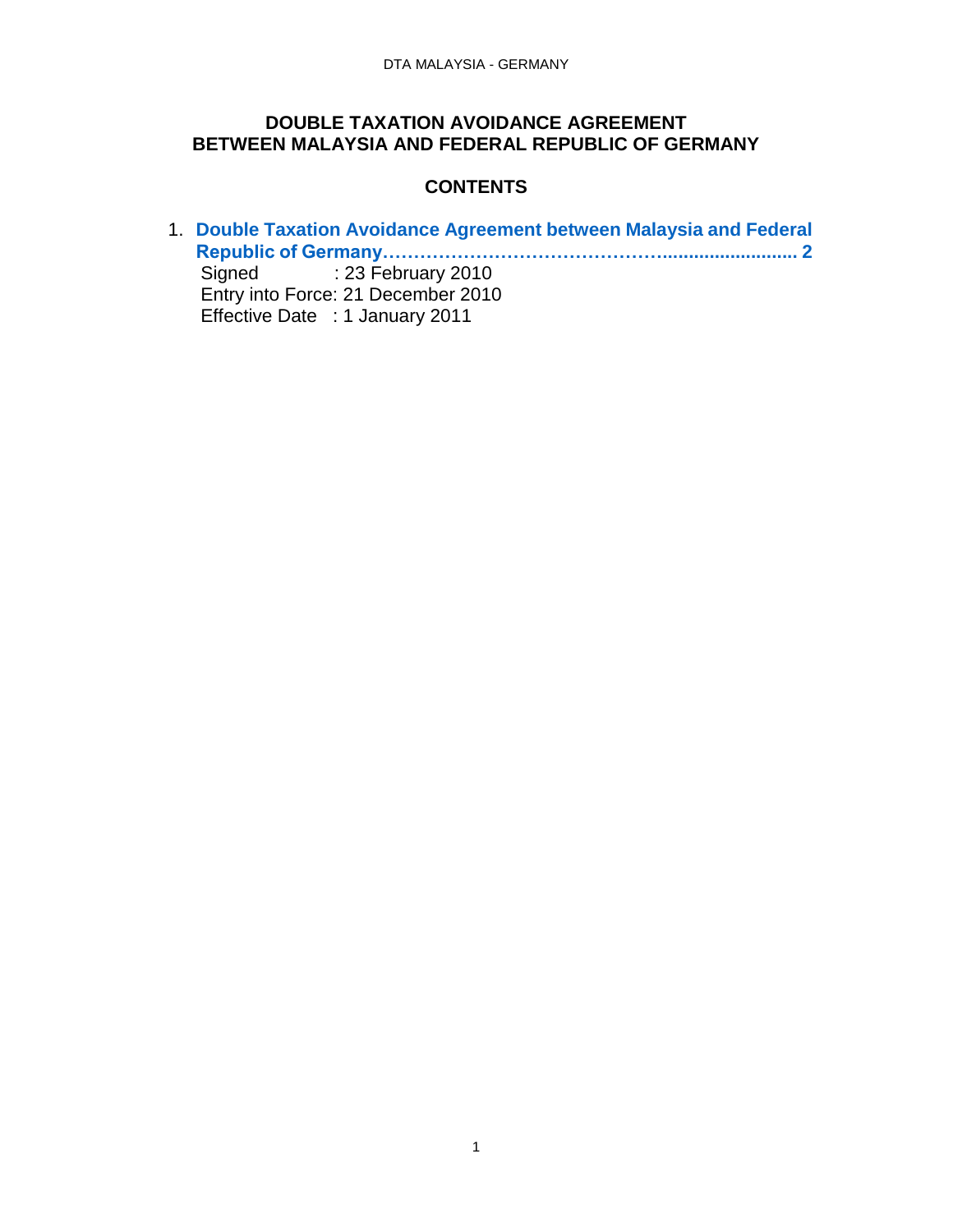<span id="page-1-0"></span>P.U. (A) 193/2010 Signed: 23 February 2010 Effective Date: 1 January 2011

#### **AGREEMENT BETWEEN MALAYSIA AND THE FEDERAL R E P U B L I C O F G E R M A N Y F O R T H E A V O I D A N C E O F D O U B L E TAXATION AND THE PREVENTION OF FISCAL EVASION WITH RESPECT TO TAXES ON INCOME**

#### **MALAYSIA**

#### **AND**

#### **THE FEDERAL REPUBLIC OF GERMANY**

DESIRING to conclude an Agreement for the avoidance of double taxation and the prevention of fiscal evasion with respect to taxes on income*,* have agreed as follows:

#### Article 1

### **PERSONS COVERED**

This Agreement shall apply to persons who are residents of one or both of the Contracting States.

#### Article 2

#### **TAXES COVERED**

1. This Agreement shall apply to taxes on income imposed on behalf of a Contracting State, of a Land or a political subdivision or local authority thereof, irrespective of the manner in which they are levied.

2. There shall be regarded as taxes on income all taxes imposed on total income or on elements of income, including taxes on gains from the alienation of movable or immovable property, as well as taxes on capital appreciation.

3. The existing taxes to which the Agreement shall apply are in particular:

- (a) in the Federal Republic of Germany:
	- (i) the income tax (Einkommensteuer),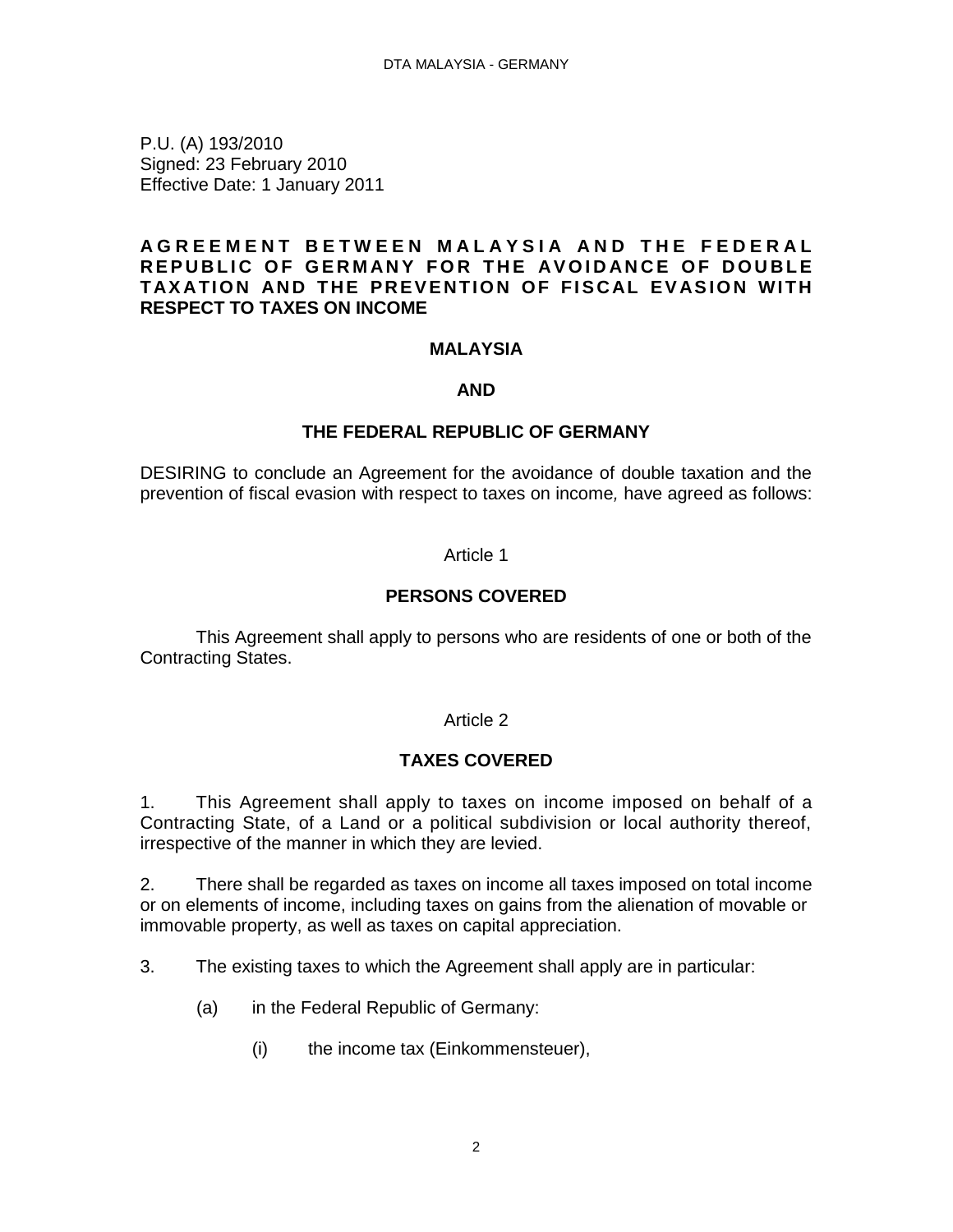- (ii) the corporation tax (Körperschaftsteuer), and
- (iii) the trade tax (Gewerbesteuer),

including the supplements levied thereon. (hereinafter referred to as "German tax");

- (b) in Malaysia:
	- (i) the income tax, and
	- (ii) the petroleum income tax,

(hereinafter referred to as "Malaysian tax").

4. The Agreement shall apply also to any identical or substantially similar taxes that are imposed after the date of signature of the Agreement in addition to, or in place of, the existing taxes. The competent authorities of the Contracting States shall notify each other the significant changes that have been made in their respective taxation laws.

### Article 3

### **GENERAL DEFINITIONS**

- 1. For the purposes of this Agreement, unless the context otherwise requires:
	- (a) the term "Malaysia" means the territories of the Federation of Malaysia, the territorial waters of Malaysia and the sea-bed and subsoil of the territorial waters, and the airspace above such areas, and includes any area extending beyond the limits of the territorial waters of Malaysia, and the sea-bed and subsoil of any such area, which has been or may hereafter be designated under the laws of Malaysia and in accordance with international law as an area over which Malaysia has sovereign rights or jurisdiction for the purposes of exploring and exploiting the natural resources, whether living or non-living;
	- (b) the term "Federal Republic of Germany" means the territory of the Federal Republic of Germany as well as the area of the sea-bed, its subsoil and the superjacent water column adjacent to the territorial sea wherein the Federal Republic of Germany exercises sovereign rights or jurisdiction in accordance with international law and its national legislation for the purpose of exploring, exploiting, conserving and managing the living and non-living natural resources;
	- (c) the terms "a Contracting State" and "the other Contracting State" mean Malaysia or the Federal Republic of Germany, as the context requires;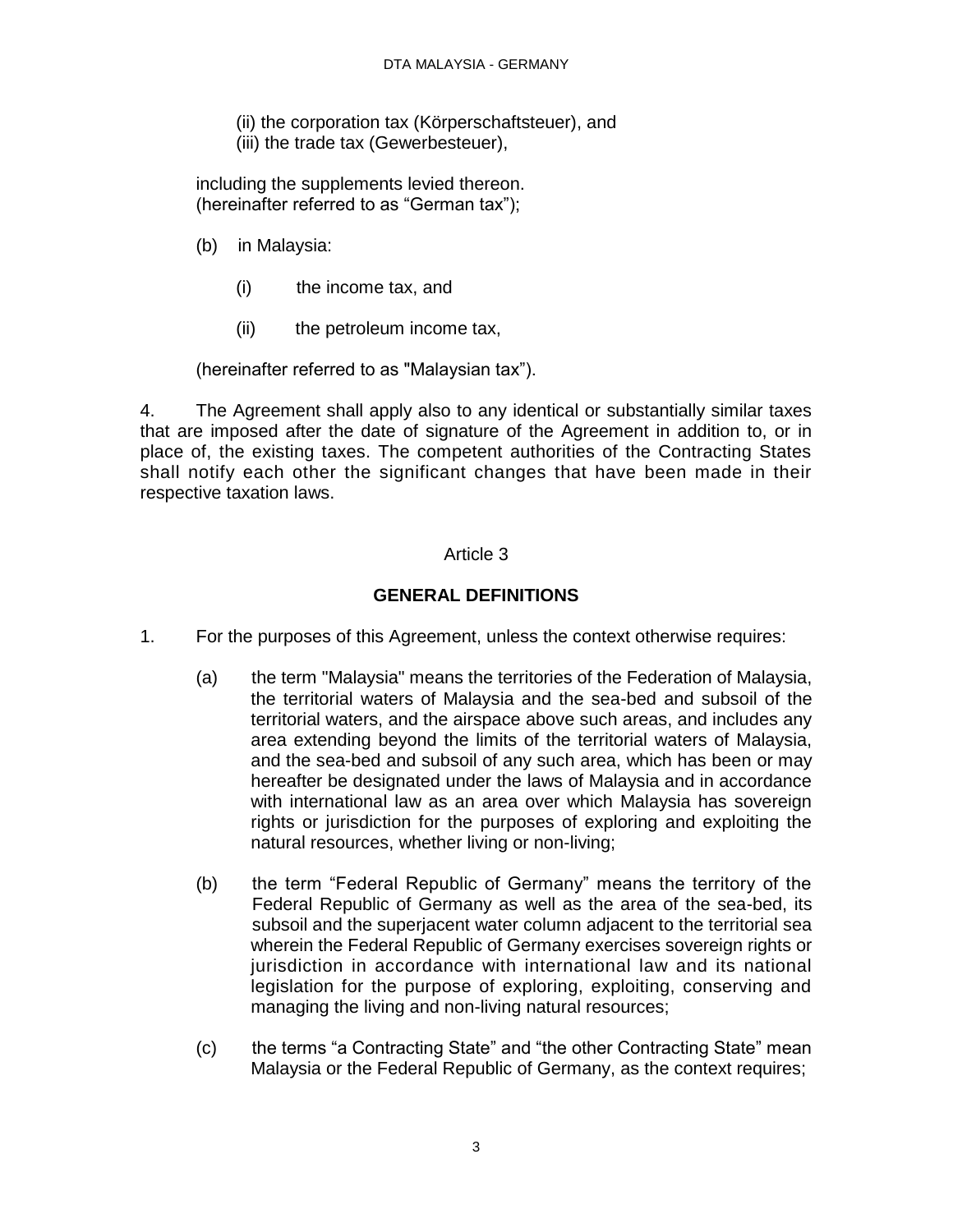- (d) the term "person" includes an individual, a company and any other body of persons;
- (e) the term "company" means any body corporate or any entity that is treated as a body corporate for tax purposes;
- (f) the terms "enterprise of a Contracting State" and "enterprise of the other Contracting State" mean respectively an enterprise carried on by a resident of a Contracting State and an enterprise carried on by a resident of the other Contracting State;
- (g) the term "international traffic" means any transport by a ship or aircraft operated by an enterprise that has its place of effective management in a Contracting State, except when the ship or aircraft is operated solely between places in the other Contracting State;
- (h) the term "national" means:
	- (i) in respect of Malaysia:

any individual possessing the citizenship of Malaysia and any legal person, partnership or association deriving its status as such from the laws in force in Malaysia;

(ii) in respect of the Federal Republic of Germany:

 any German within the meaning of the Basic Law of the Federal Republic of Germany and any legal person, partnership and association deriving its status as such from the laws in force in the Federal Republic of Germany;

- (i) the term "competent authority" means:
	- (i) in the case of Malaysia, the Minister of Finance or his authorised representative; and
	- (ii) in the case of the Federal Republic of Germany, the Federal Ministry of Finance or the agency to which it has delegated its powers.

2. As regards the application of this Agreement at any time by a Contracting State, any term not defined therein shall, unless the context otherwise requires, have the meaning that it has at that time under the law of that State for the purposes of the taxes to which this Agreement applies, any meaning under the applicable tax laws of that State prevailing over a meaning given to the term under other laws of that State.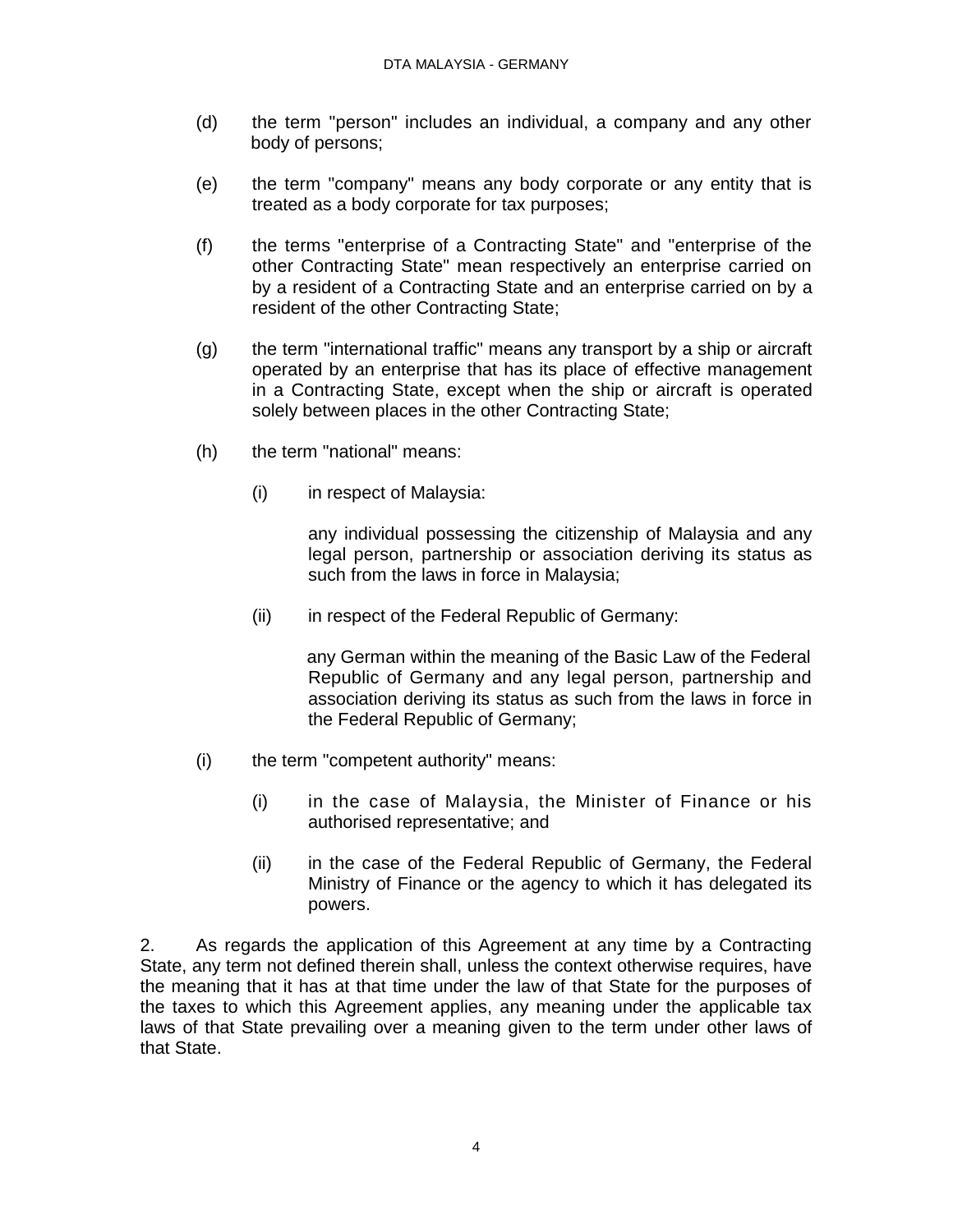#### Article 4

### **RESIDENT**

1. For the purposes of this Agreement, the term "resident of a Contracting State" means any person who, under the laws of that State, is liable to tax therein by reason of his domicile, residence, place of management or any other criterion of a similar nature, and also includes that State, a Land, a political subdivision, a local authority or a statutory body thereof.

2. Where by reason of the provisions of paragraph 1 an individual is a resident of both Contracting States, then his status shall be determined as follows:

- (a) he shall be deemed to be a resident only of the State in which he has a permanent home available to him. If he has a permanent home available to him in both States, he shall be deemed to be a resident only of the State with which his personal and economic relations are closer (centre of vital interests);
- (b) if the State in which he has his centre of vital interests cannot be determined, or if he has not a permanent home available to him in either State, he shall be deemed to be a resident only of the State in which he has an habitual abode;
- (c) if he has an habitual abode in both States or in neither of them, he shall be deemed to be a resident only of the State of which he is a national;
- (d) if he is a national of both States or of neither of them, the competent authorities of the Contracting States shall settle the question by mutual agreement.

3. Where by reason of the provisions of paragraph 1 a person other than an individual is a resident of both Contracting States, then it shall be deemed to be a resident of the State in which its place of effective management is situated.

#### Article 5

## **PERMANENT ESTABLISHMENT**

1. For the purposes of this Agreement, the term "permanent establishment" means a fixed place of business through which the business of an enterprise is wholly or partly carried on.

- 2. The term "permanent establishment" includes especially:
	- (a) a place of management;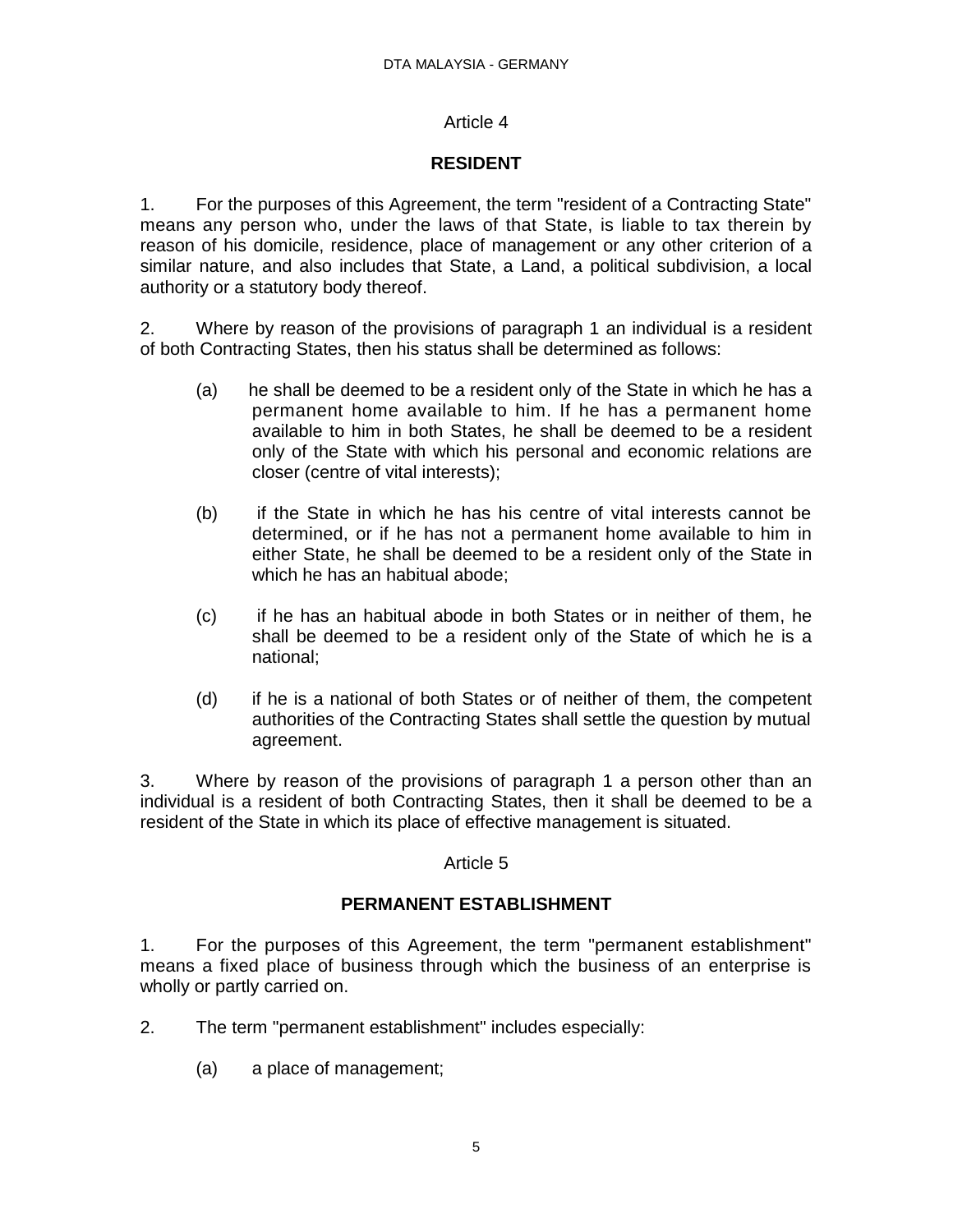- (b) a branch;
- (c) an office;
- (d) a factory;
- (e) a workshop; and
- (f) a mine, an oil or gas well, a quarry or any other place of extraction of natural resources.

3. A building site, a construction, installation or assembly project constitutes a permanent establishment only if it lasts more than nine months.

4. Notwithstanding the preceding provisions of this Article, the term "permanent establishment" shall be deemed not to include:

- (a) the use of facilities solely for the purpose of storage, display or delivery of goods or merchandise belonging to the enterprise;
- (b) the maintenance of a stock of goods or merchandise belonging to the enterprise solely for the purpose of storage, display or delivery;
- (c) the maintenance of a stock of goods or merchandise belonging to the enterprise solely for the purpose of processing by another enterprise;
- (d) the maintenance of a fixed place of business solely for the purpose of purchasing goods or merchandise, or of collecting information, for the enterprise;
- (e) the maintenance of a fixed place of business solely for the purpose of carrying on, for the enterprise, any other activity of a preparatory or auxiliary character;
- (f) the maintenance of a fixed place of business solely for any combination of activities mentioned in subparagraphs (a) to (e), provided that the overall activity of the fixed place of business resulting from this combination is of a preparatory or auxiliary character.

5. An enterprise of a Contracting State shall be deemed to have a permanent establishment in the other Contracting State if it carries on supervisory activities in that other State for more than six months in connection with a building site or a construction, installation or assembly project which is being undertaken in that other State.

6. Notwithstanding the provisions of paragraphs 1 and 2, where a person other than an agent of an independent status to whom paragraph 7 applies is acting in a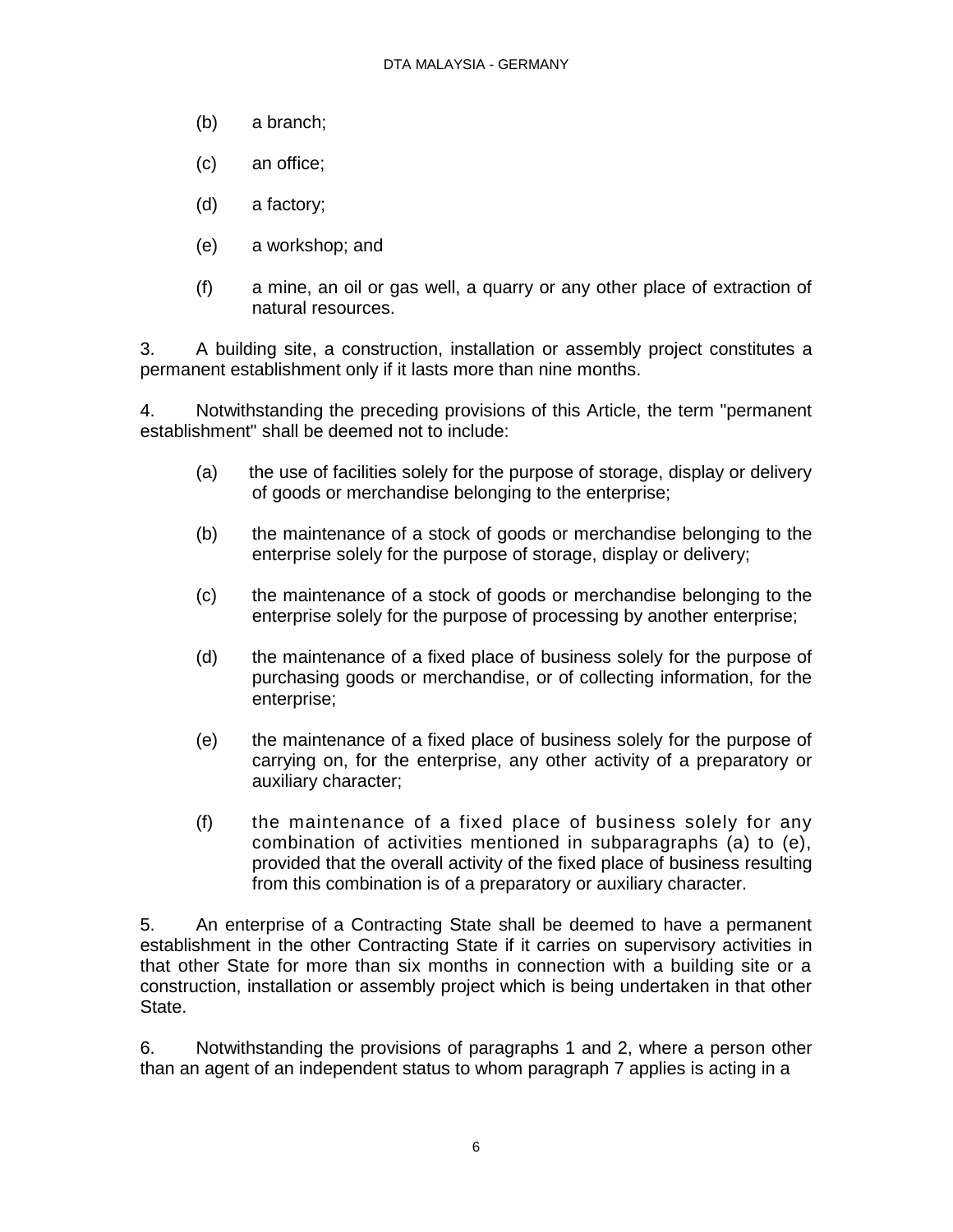Contracting State on behalf of an enterprise of the other Contracting State, that enterprise shall be deemed to have a permanent establishment in the first mentioned State in respect of any activities which that person undertakes for the enterprise if the person:

- (a) has, and habitually exercises in the first-mentioned State an authority to conclude contracts in the name of the enterprise, unless the activities of such person are limited to those mentioned in paragraph 4 which, if exercised through a fixed place of business, would not make this fixed place of business a permanent establishment under the provisions of that paragraph; or
- (b) has no such authority, but habitually maintains in the first-mentioned State a stock of goods or merchandise belonging to the enterprise from which he regularly fills orders on behalf of the enterprise.

7. An enterprise of a Contracting State shall not be deemed to have a permanent establishment in the other Contracting State merely because it carries on business in that other State through a broker, general commission agent or any other agent of an independent status, provided that such persons are acting in the ordinary course of their business.

8. The fact that a company which is a resident of a Contracting State controls or is controlled by a company which is a resident of the other Contracting State, or which carries on business in that other State (whether through a permanent establishment or otherwise), shall not of itself constitute either company a permanent establishment of the other.

## Article 6

## **INCOME FROM IMMOVABLE PROPERTY**

1. Income derived by a resident of a Contracting State from immovable property (including income from agriculture or forestry) situated in the other Contracting State may be taxed in that other State.

2. The term "immovable property" shall have the meaning which it has under the law of the Contracting State in which the property in question is situated. The term shall in any case include property accessory to immovable property, livestock and equipment used in agriculture and forestry, rights to which the provisions of general law respecting landed property apply, usufruct of immovable property and rights to variable or fixed payments as consideration for the working of, or the right to work, mineral deposits, sources and other natural resources; ships and aircraft shall not be regarded as immovable property.

3. The provisions of paragraph 1 shall apply to income derived from the direct use, letting, or use in any other form of immovable property.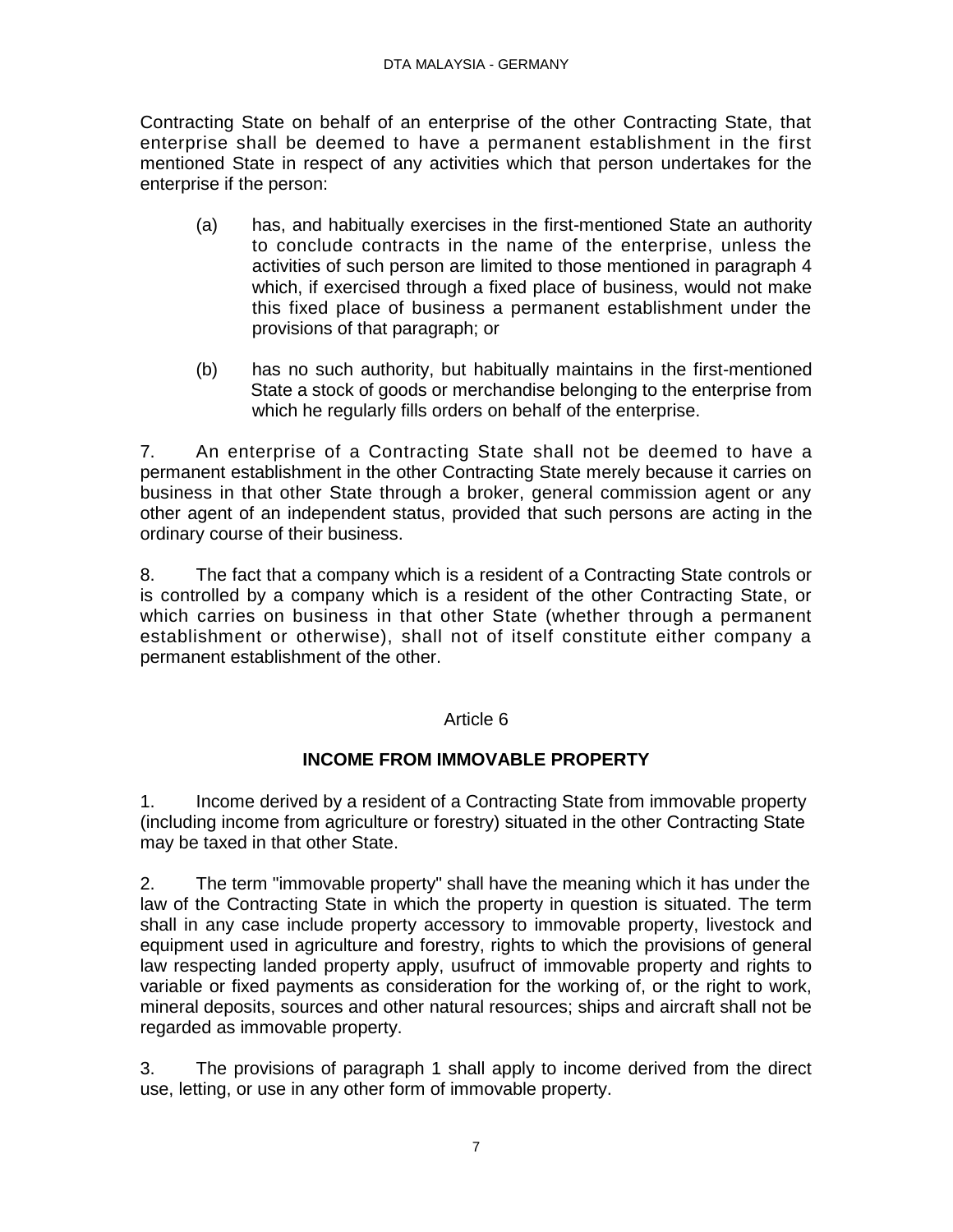4. The provisions of paragraphs 1 and 3 shall also apply to the income from immovable property of an enterprise and to income from immovable property used for the performance of independent personal services.

## Article 7

## **BUSINESS PROFITS**

1. The profits of an enterprise of a Contracting State shall be taxable only in that State unless the enterprise carries on business in the other Contracting State through a permanent establishment situated therein. If the enterprise carries on business as aforesaid, the profits of the enterprise may be taxed in the other State but only so much of them as is attributable to that permanent establishment.

2. Subject to the provisions of paragraph 3, where an enterprise of a Contracting State carries on business in the other Contracting State through a permanent establishment situated therein, there shall in each Contracting State be attributed to that permanent establishment the profits which it might be expected to make if it were a distinct and separate enterprise engaged in the same or similar activities under the same or similar conditions and dealing wholly independently with the enterprise of which it is a permanent establishment.

3. In determining the profits of a permanent establishment, there shall be allowed as deductions expenses which are incurred for the purposes of the permanent establishment, including executive and general administrative expenses so incurred, whether in the State in which the permanent establishment is situated or elsewhere.

4. In the absence of appropriate accounting data or other information permitting the determination of profits to be attributed to the permanent establishment of an enterprise, tax may be assessed in the Contracting State in which the permanent establishment is situated in accordance with the laws of that State by the making of an estimate on the basis of available information, so far as the information available permits, in accordance with the principle of this Article.

5. No profits shall be attributed to a permanent establishment by reason of the mere purchase by that permanent establishment of goods or merchandise for the enterprise.

6. For the purposes of the preceding paragraphs, the profits to be attributed to the permanent establishment shall be determined by the same method year by year unless there is good and sufficient reason to the contrary.

7. Where profits include items of income which are dealt with separately in other Articles of this Agreement, then the provisions of those Articles shall not be affected by the provisions of this Article.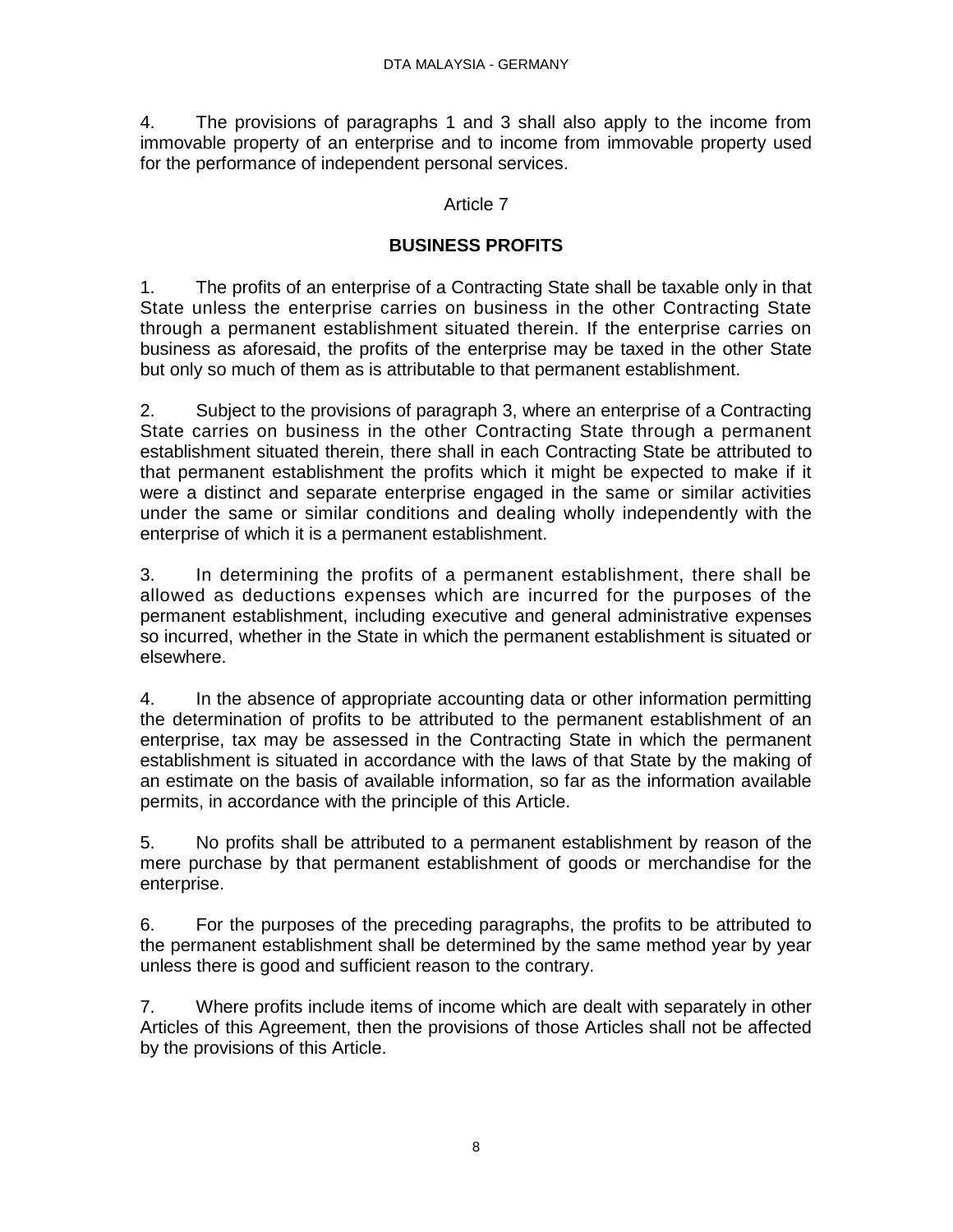#### Article 8

## **SHIPPING AND AIR TRANSPORT**

1. Profits from the operation of ships or aircraft in international traffic shall be taxable only in the Contracting State in which the place of effective management of the enterprise is situated.

2. For the purposes of this Article the terms "profits from the operation of ships or aircraft in international traffic" shall include profits from:

- (a) the occasional rental of ships or aircraft on a bare-boat basis; and
- (b) the use or rental of containers (including trailers and ancillary equipment used for transporting the containers),

if these activities are incidental to the operation of ships or aircraft in international traffic.

3. Paragraph 1 shall also apply to the share of the profits from the operation of ships or aircraft through participation in a pool, a joint business or an international operating agency.

#### Article 9

## **ASSOCIATED ENTERPRISES**

- 1. Where
	- (a) an enterprise of a Contracting State participates directly or indirectly in the management, control or capital of an enterprise of the other Contracting State; or
	- (b) the same persons participate directly or indirectly in the management, control or capital of an enterprise of a Contracting State and an enterprise of the other Contracting State,

and in either case conditions are made or imposed between the two enterprises in their commercial or financial relations which differ from those which would be made between independent enterprises, then any profits which would, but for those conditions, have accrued to one of the enterprises, but, by reason of those conditions, have not so accrued, may be included in the profits of that enterprise and taxed accordingly.

2. Where a Contracting State includes in the profits of an enterprise of that State and taxes accordingly profits on which an enterprise of the other Contracting State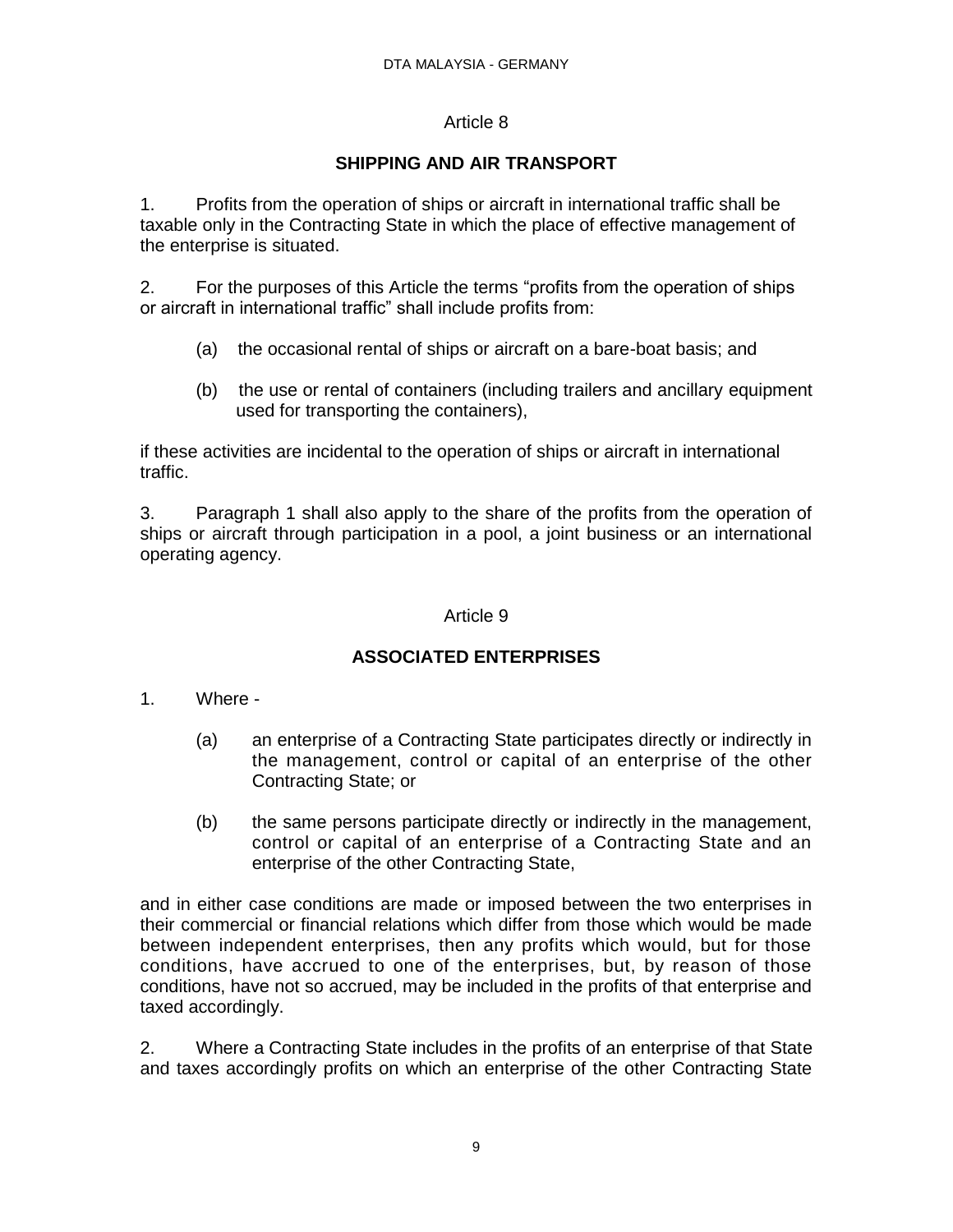has been charged to tax in that other State and the profits so included are profits which would have accrued to the enterprise of the first mentioned State if the conditions made between the two enterprises had been those which would have been made between independent enterprises, then that other State shall make an appropriate adjustment to the amount of the tax charged therein on those profits where that other State considers the adjustment justified. In determining such adjustment, due regard shall be had to the other provisions of this Agreement and the competent authorities of the Contracting States shall if necessary consult each other.

### Article 10

## **DIVIDENDS**

1. Dividends paid by a company which is a resident of a Contracting State to a resident of the other Contracting State may be taxed in that other State.

2. However, such dividends may also be taxed in the Contracting State of which the company paying the dividends is a resident and according to the laws of that State, but if the beneficial owner of the dividends is a resident of the other Contracting State, the tax so charged shall not exceed:

- (a) 5 per cent of the gross amount of the dividends if the beneficial owner is a company (other than a partnership) which holds directly at least 10 per cent of the capital of the company paying the dividends;
- (b) 15 per cent of the gross amount of the dividends in all other cases.

This paragraph shall not affect the taxation of the company in respect of the profits out of which the dividends are paid. The competent authorities of the Contracting States shall by mutual agreement settle the mode of application of these limitations.

3. The term "dividends" as used in this Article means income from shares, "jouissance" shares or "jouissance" rights or other rights, not being debt-claims, participating in profits, as well as other income which is subjected to the same taxation treatment as income from shares by the laws of the State of which the company making the distributions is a resident and distributions on certificates of an investment fund.

4. The provisions of paragraphs 1 and 2 shall not apply if the beneficial owner of the dividends, being a resident of a Contracting State, carries on business in the other Contracting State, of which the company paying the dividends is a resident, through a permanent establishment situated therein, or performs in that other State independent personal services from a fixed base situated therein, and the holding in respect of which the dividends are paid is effectively connected with such permanent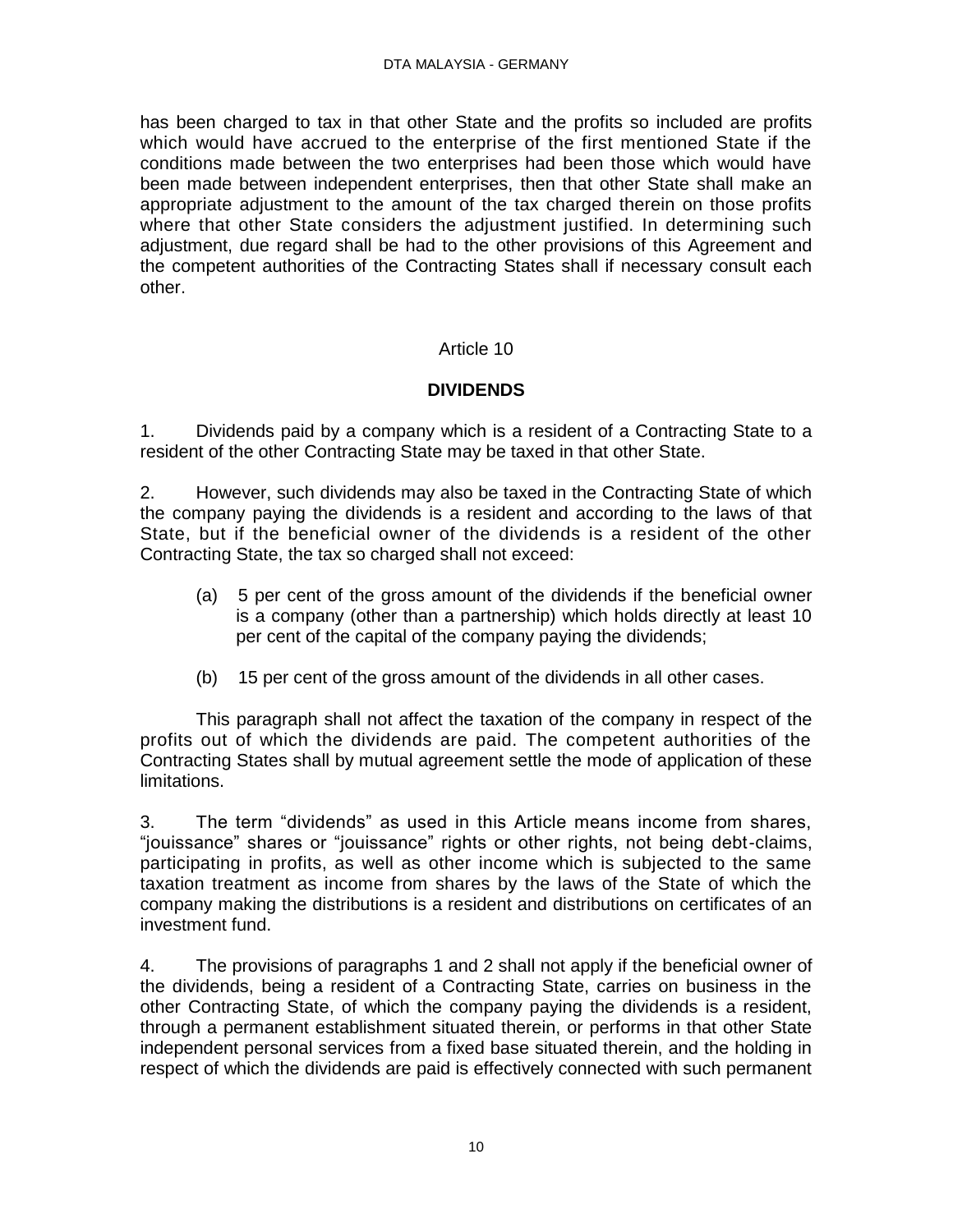establishment or fixed base. In such case the provisions of Article 7 or Article 14, as the case may be, shall apply.

5. Where a company which is a resident of a Contracting State derives profits or income from the other Contracting State, that other State may not impose any tax on the dividends paid by the company, except insofar as such dividends are paid to a resident of that other State or insofar as the holding in respect of which the dividends are paid is effectively connected with a permanent establishment or a fixed base situated in that other State, nor subject the company's undistributed profits to a tax on the company's undistributed profits, even if the dividends paid or the undistributed profits consist wholly or partly of profits or income arising in such other State.

## Article 11

## **INTEREST**

1. Interest arising in a Contracting State and paid to a resident of the other Contracting State may be taxed in that other State.

2. However, such interest may also be taxed in the Contracting State in which it arises, and according to the laws of that State, but if the beneficial owner of the interest is a resident of the other Contracting State, the tax so charged shall not exceed 10 per cent of the gross amount of the interest. The competent authorities of the Contracting States shall by mutual agreement settle the mode of application of these limitations.

3. Notwithstanding the provisions of paragraph 2, the Government of a Contracting State shall be exempt from tax in the other Contracting State in respect of interest derived by the Government from that other State.

4. For the purposes of paragraph 3, the term "Government":

- (a) in the case of Malaysia means the Government of Malaysia and shall include:
	- (i) the governments of the states;
	- (ii) the Bank Negara Malaysia;
	- (iii) the local authorities;
	- (iv) the statutory bodies; and
	- (v) the Export-Import Bank of Malaysia Berhad (EXIM Bank);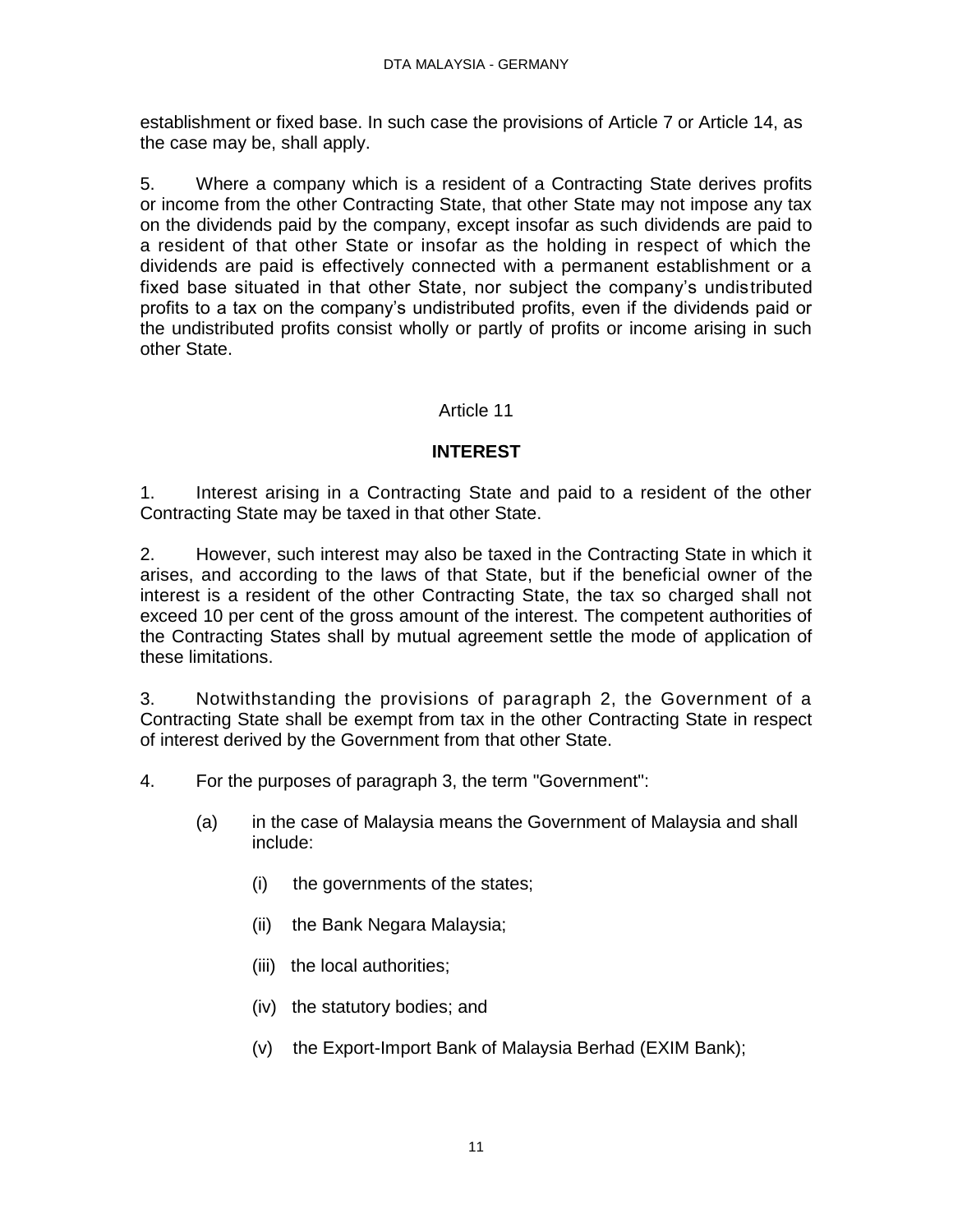- (b) in the case of the Federal Republic of Germany means the Government of the Federal Republic of Germany and shall include:
	- (i) the Länder;
	- (ii) the political subdivisions or the local authorities; and
	- (iii) the "Deutsche Bundesbank" (German Federal Bank), the "Kreditanstalt für Wiederaufbau" (Credit Bank for Reconstruction), and the "Deutsche Finanzierungsgesellschaft für Beteiligungen in Entwicklungsländern".

5. The term "interest" as used in this Article means income from debt-claims of every kind, whether or not secured by mortgage and whether or not carrying a right to participate in the debtor's profits, and in particular, income from government securities and income from bonds or debentures, including premiums and prizes attaching to such securities, bonds or debentures. Penalty charges for late payment shall not be regarded as interest for the purpose of this Article.

6. The provisions of paragraphs 1, 2 and 3 shall not apply if the beneficial owner of the interest, being a resident of a Contracting State, carries on business in the other Contracting State in which the interest arises, through a permanent establishment situated therein, or performs in that other State independent personal services from a fixed base situated therein, and the debt-claim in respect of which the interest is paid is effectively connected with such permanent establishment or a fixed base. In such case the provisions of Article 7 or Article 14, as the case may be, shall apply.

7. Interest shall be deemed to arise in a Contracting State when the payer is a resident of that State. Where, however, the person paying the interest, whether he is a resident of a Contracting State or not, has in a Contracting State a permanent establishment or a fixed base in connection with which the indebtedness on which the interest is paid was incurred, and such interest is borne by such permanent establishment or fixed base, then such interest shall be deemed to arise in the State in which the permanent establishment or fixed base is situated.

8. Where, by reason of a special relationship between the payer and the beneficial owner or between both of them and some other person, the amount of the interest, having regard to the debt-claim for which it is paid, exceeds the amount which would have been agreed upon by the payer and the beneficial owner in the absence of such relationship, the provisions of this Article shall apply only to the last mentioned amount. In such case, the excess part of the payments shall remain taxable according to the laws of each Contracting State, due regard being had to the other provisions of this Agreement.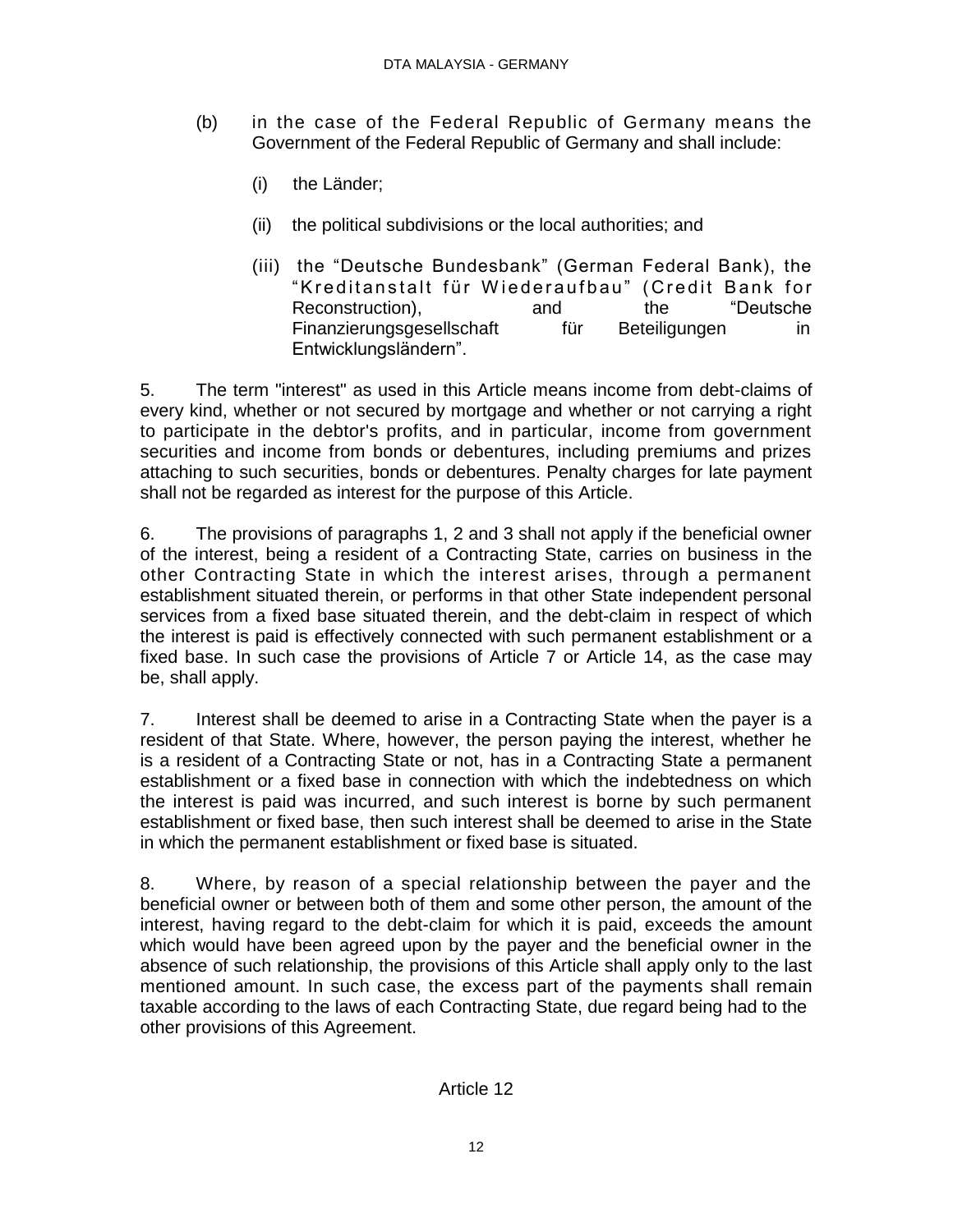## **ROYALTIES AND FEES FOR TECHNICAL SERVICES**

1. Royalties and fees for technical services arising in a Contracting State and paid to a resident of the other Contracting State may be taxed in that other State.

2. However, such royalties and fees for technical services may also be taxed in the Contracting State in which they arise, and according to the laws of that State, but if the beneficial owner of the royalties or fees for technical services is a resident of the other Contracting State, the tax so charged shall not exceed 7 per cent of the gross amount of the royalties or fees for technical services. The competent authorities of the Contracting States shall by mutual agreement settle the mode of application of this limitation.

3. The term "royalties" as used in this Article means payments of any kind received as a consideration for the use of, or the right to use, any copyright of literary, artistic or scientific work (including cinematograph films, and films or tapes for radio or television broadcasting), any patent, trade mark, design or model, plan, secret formula or process, or for the use of, or the right to use, industrial, commercial or scientific equipment, or for information (know-how) concerning industrial, commercial or scientific experience.

4. The term "fees for technical services" as used in this Article means payments of any kind to any person, other than to an employee of the person making the payments, in consideration for any services of a technical, managerial or consultancy nature.

5. The provisions of paragraphs 1 and 2 shall not apply if the beneficial owner of the royalties or fees for technical services, being a resident of a Contracting State, carries on business in the other Contracting State in which the royalties or fees for technical services arise, through a permanent establishment situated therein, or performs in that other State independent personal services from a fixed base situated therein, and the right or property or contract in respect of which the royalties or fees for technical services are paid is effectively connected with such permanent establishment or fixed base. In such a case the provisions of Article 7 or Article 14, as the case may be, shall apply.

6. Royalties and fees for technical services shall be deemed to arise in a Contracting State when the payer is a resident of that State. Where, however, the person paying the royalties or fees for technical services, whether he is a resident of a Contracting State or not, has in a Contracting State a permanent establishment or a fixed base in connection with which the obligation to pay the royalties or fees for technical services was incurred, and such royalties or fees for technical services are borne by such permanent establishment or fixed base, then such royalties or fees for technical services shall be deemed to arise in the State in which the permanent establishment or fixed base is situated.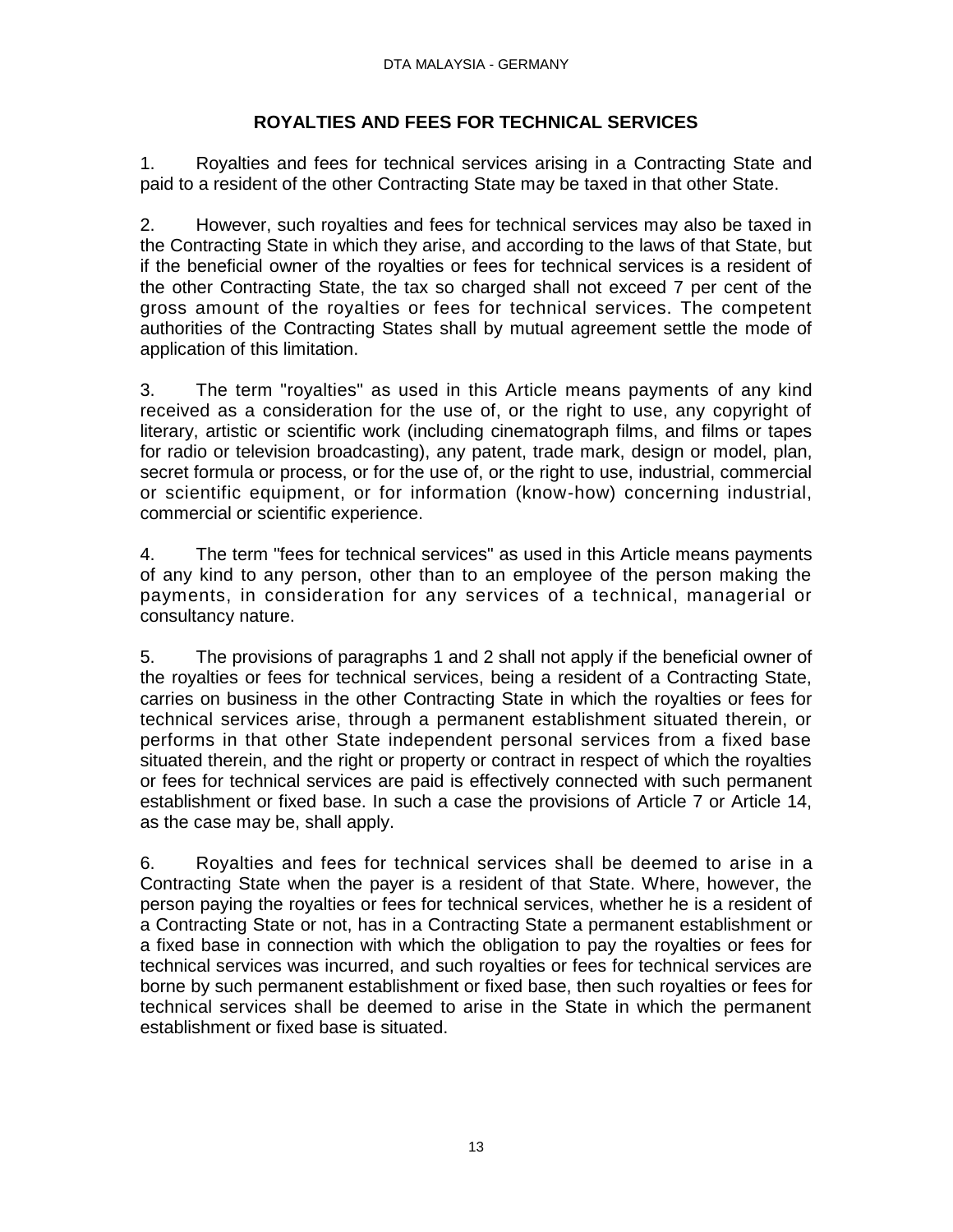7. Where, by reason of a special relationship between the payer and the beneficial owner or between both of them and some other person, the amount of the royalties or fees for technical services, having regard to the use, right, information or services for which they are paid, exceeds the amount which would have been agreed upon by the payer and the beneficial owner in the absence of such relationship, the provisions of this Article shall apply only to the last-mentioned amount. In such case, the excess part of the payments shall remain taxable according to the laws of each Contracting State, due regard being had to the other provisions of this Agreement.

## Article 13

# **CAPITAL GAINS**

1. Gains derived by a resident of a Contracting State from the alienation of immovable property situated in the other Contracting State may be taxed in that other State.

2. Gains from the alienation of shares and similar rights in a company, the assets of which consist – directly or indirectly – mainly of immovable property situated in a Contracting State may be taxed in that State.

3. Gains from the alienation of movable property forming part of the business property of a permanent establishment which an enterprise of a Contracting State has in the other Contracting State or of movable property pertaining to a fixed base available to a resident of a Contracting State in the other Contracting State for the purpose of performing independent personal services, including such gains from the alienation of such a permanent establishment (alone or with the whole enterprise) or of such a fixed base, may be taxed in that other State.

4. Gains from the alienation of ships or aircraft operated in international traffic or movable property pertaining to the operation of such ships or aircraft, shall be taxable only in the Contracting State in which the place of effective management of the enterprise is situated.

5. Gains from the alienation of any property other than that referred to in paragraphs 1 to 4, shall be taxable only in the Contracting State of which the alienator is a resident.

6. Where an individual was a resident of a Contracting State for a period of 5 years or more and has become a resident of the other Contracting State, paragraph 5 shall not prevent the first-mentioned State from taxing under its domestic law the capital appreciation of shares in a company resident in the first-mentioned State for the period of residency of that individual in the first-mentioned State. In such case, the appreciation of capital taxed in the first-mentioned State shall not be included in the determination of the subsequent appreciation of capital by the other State.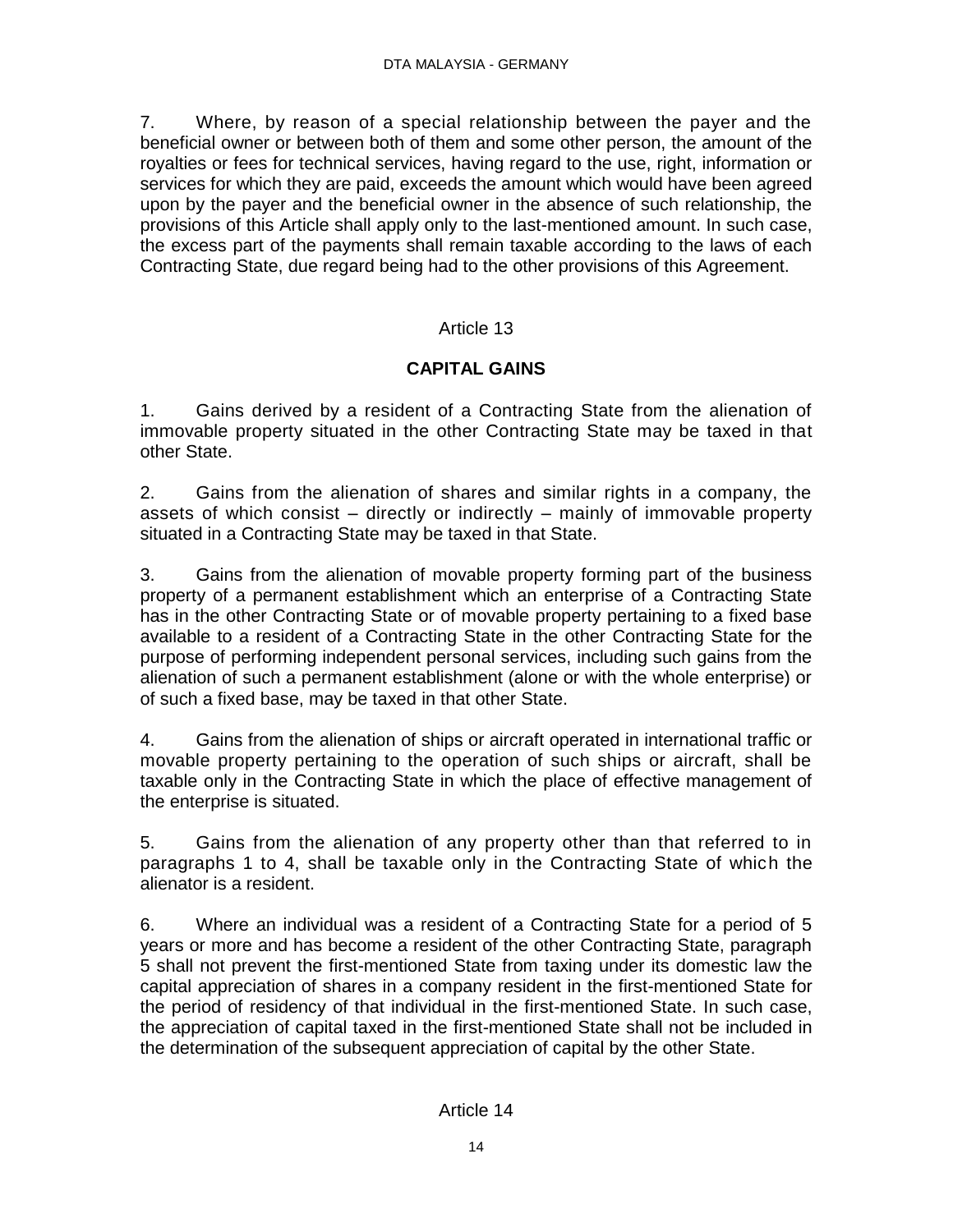### **INDEPENDENT PERSONAL SERVICES**

1. Income derived by a resident of a Contracting State in respect of professional services or other activities of an independent character shall be taxable only in that State unless he has a fixed base regularly available to him in the other Contracting State for the purpose of performing his activities. If he has such a fixed base, the income may be taxed in the other State but only so much of it as is attributable to that fixed base.

2. The term "professional services" includes especially independent scientific, literary, artistic, educational or teaching activities as well as the independent activities of physicians, dentists, lawyers, engineers, architects and accountants.

#### Article 15

### **DEPENDENT PERSONAL SERVICES**

1. Subject to the provisions of Articles 16, 17, 18, 19, 20 and 21, salaries, wages and other similar remuneration derived by a resident of a Contracting State in respect of an employment shall be taxable only in that State unless the employment is exercised in the other Contracting State. If the employment is so exercised, such remuneration as is derived therefrom may be taxed in that other State.

2. Notwithstanding the provisions of paragraph 1, remuneration derived by a resident of a Contracting State in respect of an employment exercised in the other Contracting State shall be taxable only in the first-mentioned State if:

- (a) the recipient is present in the other State for a period or periods not exceeding in the aggregate 183 days in any twelve month period commencing or ending in the fiscal year concerned; and
- (b) the remuneration is paid by, or on behalf of, an employer who is not a resident of the other State; and
- (c) the remuneration is not borne by a permanent establishment or a fixed base which the employer has in the other State.

3. Notwithstanding the preceding provisions of this Article, remuneration derived in respect of an employment exercised aboard a ship or aircraft operated in international traffic, may be taxed in the Contracting State in which the place of effective management of the enterprise which operates the ship or aircraft is situated.

Article 16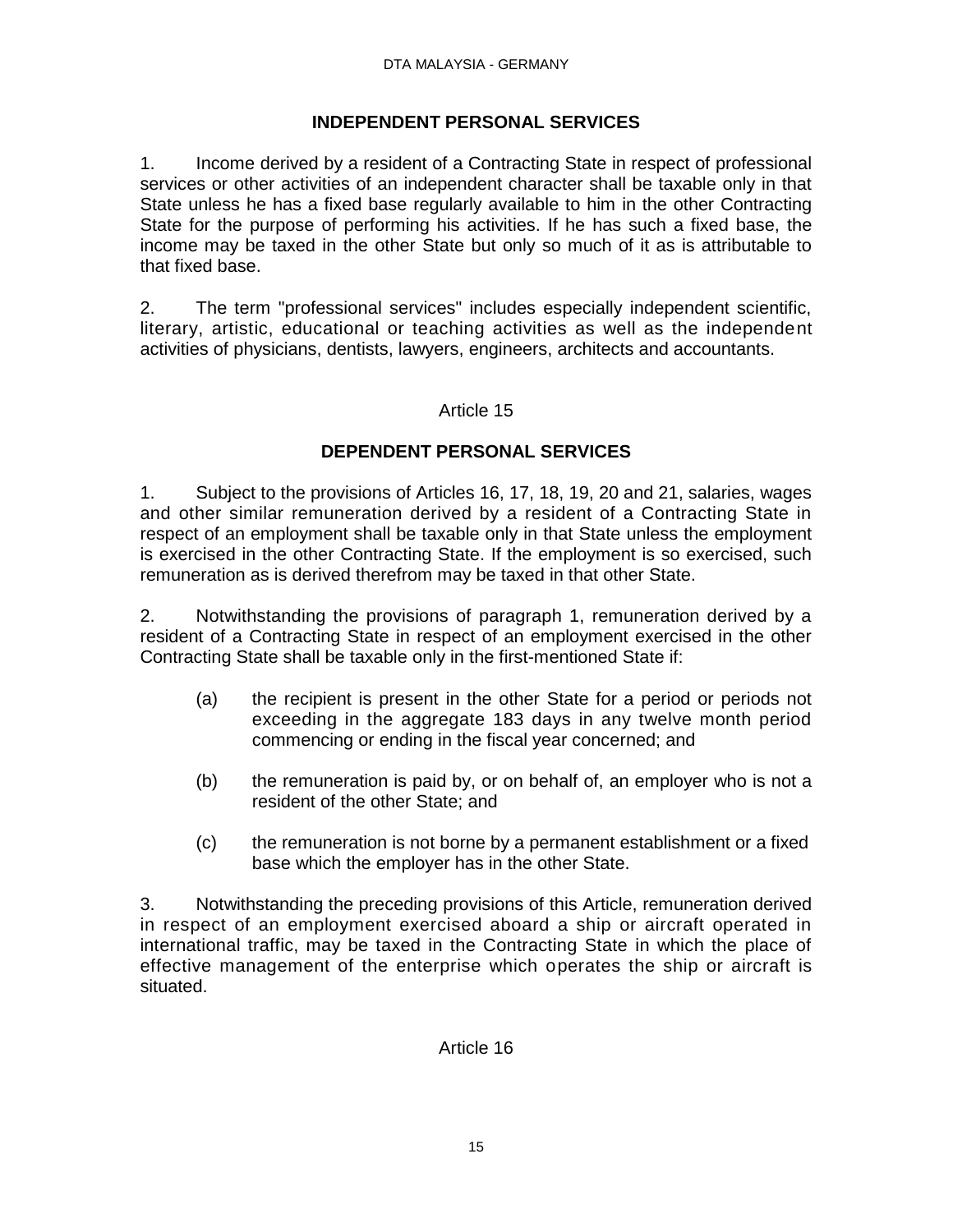#### **DIRECTORS' FEES**

Directors' fees and other similar payments derived by a resident of a Contracting State in his capacity as a member of the board of directors of a company which is a resident of the other Contracting State, may be taxed in that other State.

### Article 17

## **ARTISTES AND SPORTSMEN**

1. Notwithstanding the provisions of Articles 7, 14 and 15 income derived by a resident of a Contracting State as an entertainer, such as a theatre, motion picture, radio or television artiste, or a musician, or as a sportsman, from his personal activities as such exercised in the other Contracting State, may be taxed in that other State.

2. Where income in respect of personal activities exercised by an entertainer or a sportsman in his capacity as such accrues not to the entertainer or sportsman himself but to another person, that income may, notwithstanding the provisions of Articles 7, 14 and 15, be taxed in the Contracting State in which the activities of the entertainer or sportsman are exercised.

3. The provisions of paragraphs 1 and 2 shall not apply to income derived from activities exercised by an entertainer or a sportsman in a Contracting State if the visit to that State is wholly or mainly supported by public funds of the other Contracting State, a Land, a political subdivision, a local authority or a statutory body thereof. In such a case, the income is taxable only in the Contracting State in which the entertainer or the sportsman is a resident.

## Article 18

## **PENSIONS, ANNUITIES AND SIMILAR PAYMENTS**

1. Subject to the provisions of paragraph 2 of Article 19, pension and other similar remuneration and annuities paid to a resident of a Contracting State in consideration of past employment shall be taxable only in that State.

2. Notwithstanding the provisions of paragraph 1, payments received by an individual being a resident of a Contracting State from the statutory social insurance of the other Contracting State shall be taxable only in that other State.

3. Notwithstanding the provisions of paragraph 1, recurrent or non-recurrent payments made by one of the Contracting States or a political subdivision thereof to a person resident in the other Contracting State as compensation for political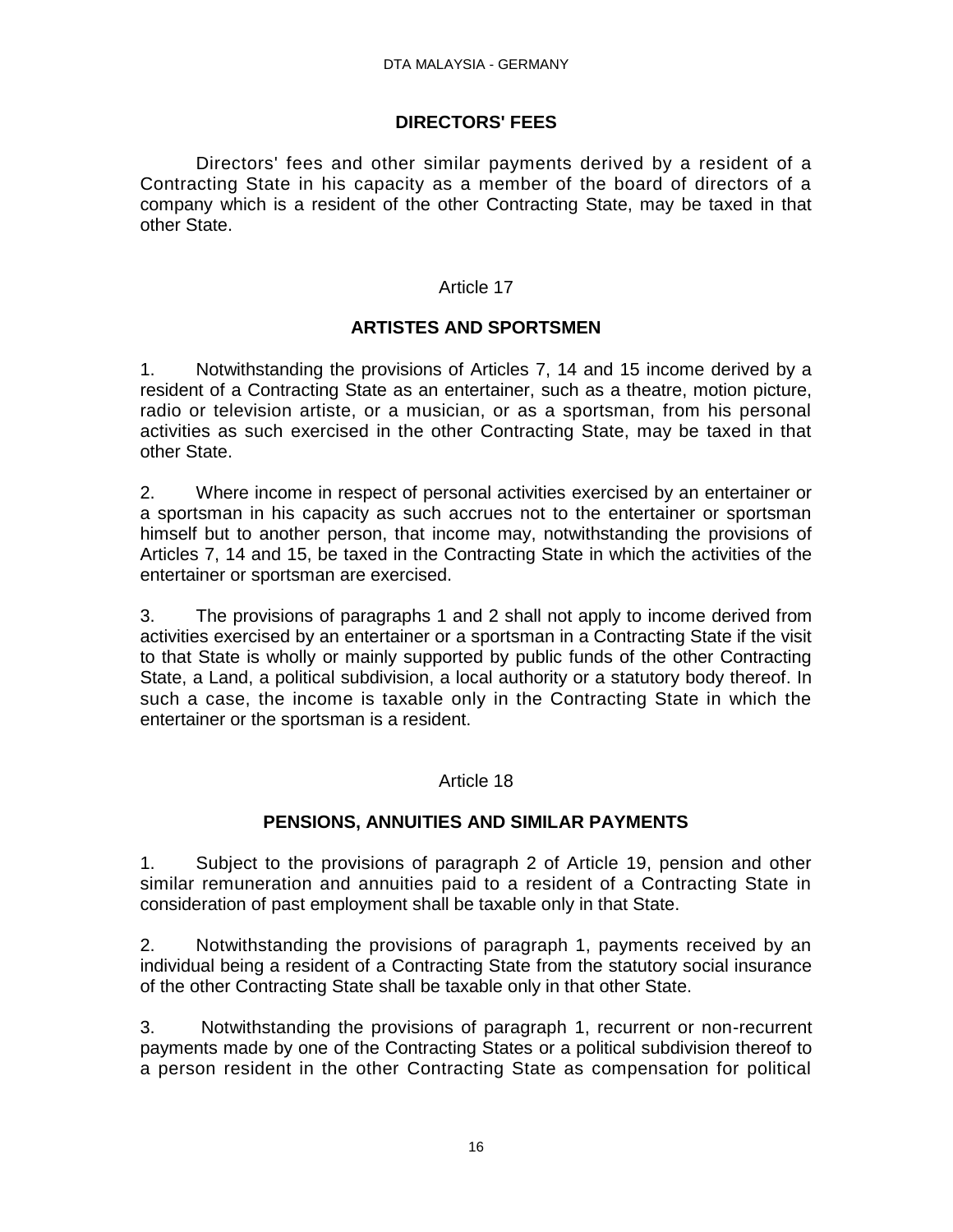persecution or for an injury or damage sustained as a result of war (including restitution payments) or of military or civil alternative service or of a crime, vaccination or a similar event shall be taxable only in the first-mentioned State.

4. The term "annuity" means a stated sum payable periodically at stated times during life or during a specified or ascertainable period of time under an obligation to make the payments in return for adequate and full consideration in money or money's worth.

### Article 19

### **GOVERNMENT SERVICE**

- 1. (a) Salaries, wages and other similar remuneration, other than a pension, paid by a Contracting State, a Land, a political subdivision, a local authority or a statutory body thereof to an individual in respect of services rendered to that State, Land, political subdivision, local authority or statutory body shall be taxable only in that State.
	- (b) However, such salaries, wages and other similar remuneration shall be taxable only in the other Contracting State if the services are rendered in that State and the individual is resident of that State who:
		- (i) is a national of that other State; or
		- (ii) did not become a resident of that State solely for the purpose of rendering the services.
- 2. (a) Any pension paid by, or out of funds created by, a Contracting State, a Land, a political subdivision, a local authority or a statutory body thereof to an individual in respect of services rendered to that State, Land, political subdivision, local authority or statutory body shall be taxable only in that State.
	- (b) However, such pension shall be taxable only in the other Contracting State if the individual is a resident of, and a national of, that State.

3. The provisions of Articles 15, 16, 17 and 18 shall apply to salaries, wages and other similar remuneration and to pensions in respect of services rendered in connection with a business carried on by a Contracting State, a Land, a political subdivision, a local authority or a statutory body thereof.

4. The provisions of paragraph 1 shall likewise apply in respect of remuneration paid, under a development assistance programme of a Contracting State, a Land, a political subdivision or a local authority thereof, out of funds exclusively supplied by that State, Land, political subdivision or local authority, to a specialist or volunteer seconded to the other Contracting State with the consent of that other State.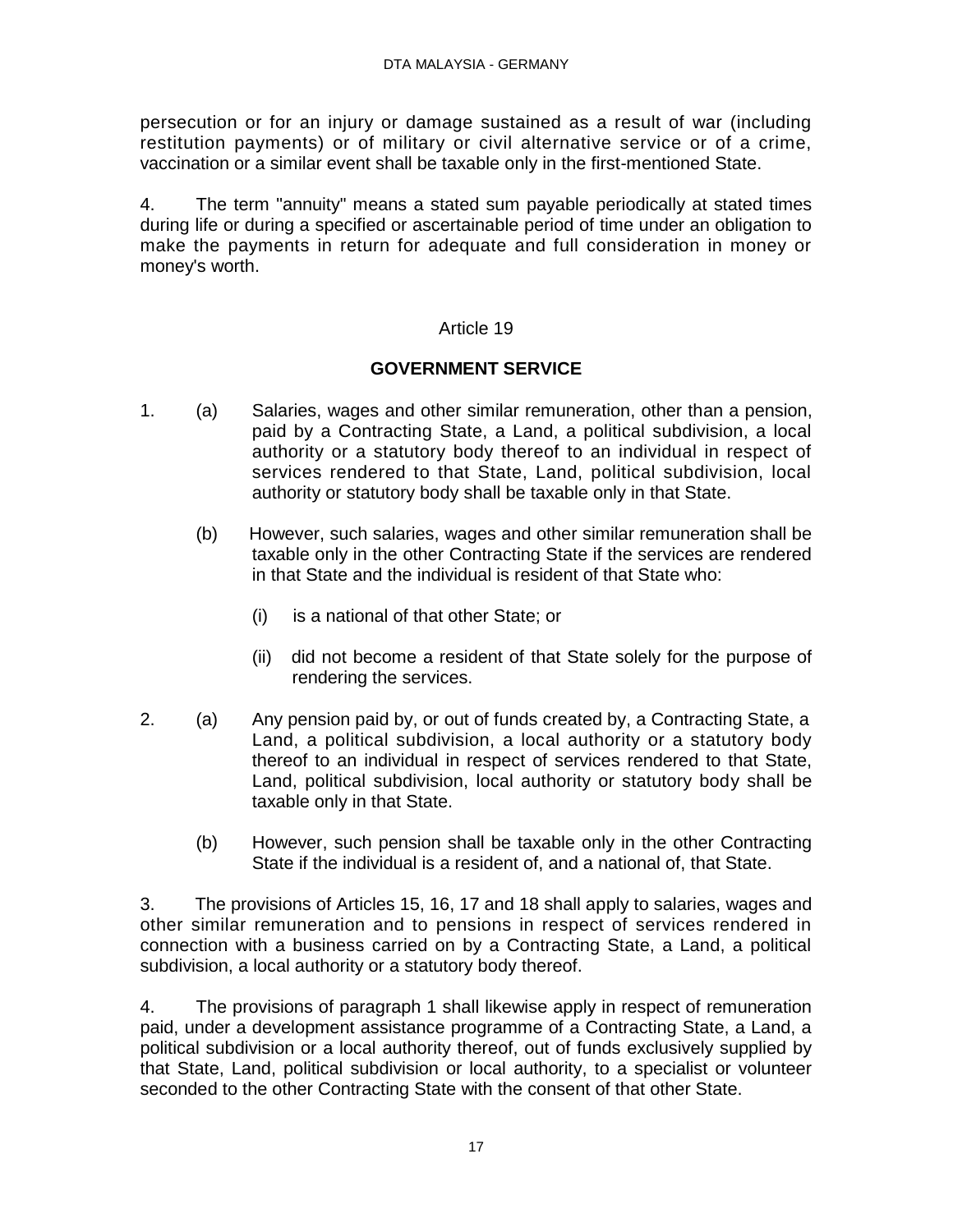5. The provisions of paragraph 1 and 2 shall likewise apply in respect of remuneration paid by or for the Goethe Institute or the German Academic Exchange Service ("Deutscher Akademischer Austauschdienst") of the Federal Republic of Germany. Corresponding treatment of the remuneration of other comparable institutions of the Contracting States may be agreed by the competent authorities by mutual agreement.

### Article 20

## **STUDENTS AND TRAINEES**

An individual who is a resident of a Contracting State immediately before making a visit to the other Contracting State and is temporarily present in the other State solely:

- (a) as a student at a recognised university, college, school or other similar recognised educational institution in that other State:
- (b) as a business or technical apprentice; or
- (c) as a recipient of a grant, allowance or award for the primary purpose of study, research or training from the Government of either State or from a scientific, educational, religious or charitable organisation or under a technical assistance programme entered into by the Government of either State,

shall be exempt from tax in that other State on:

- (i) all remittances from abroad for the purposes of his maintenance, education, study, research or training; and
- (ii) the amount of such grant, allowance or award.

## Article 21

## **LECTURERS AND RESEARCHERS**

An individual who is a resident of a Contracting State immediately before making a visit to the other Contracting State, and who, at the invitation of any public university, college, institution primarily for research purposes or other similar public institutions, visits that other State for a period not exceeding two years solely for the purpose of teaching or research or both at such public institutions shall be exempt from tax in that other State on any remuneration for such teaching or research provided that such remuneration is derived by him from outside that State.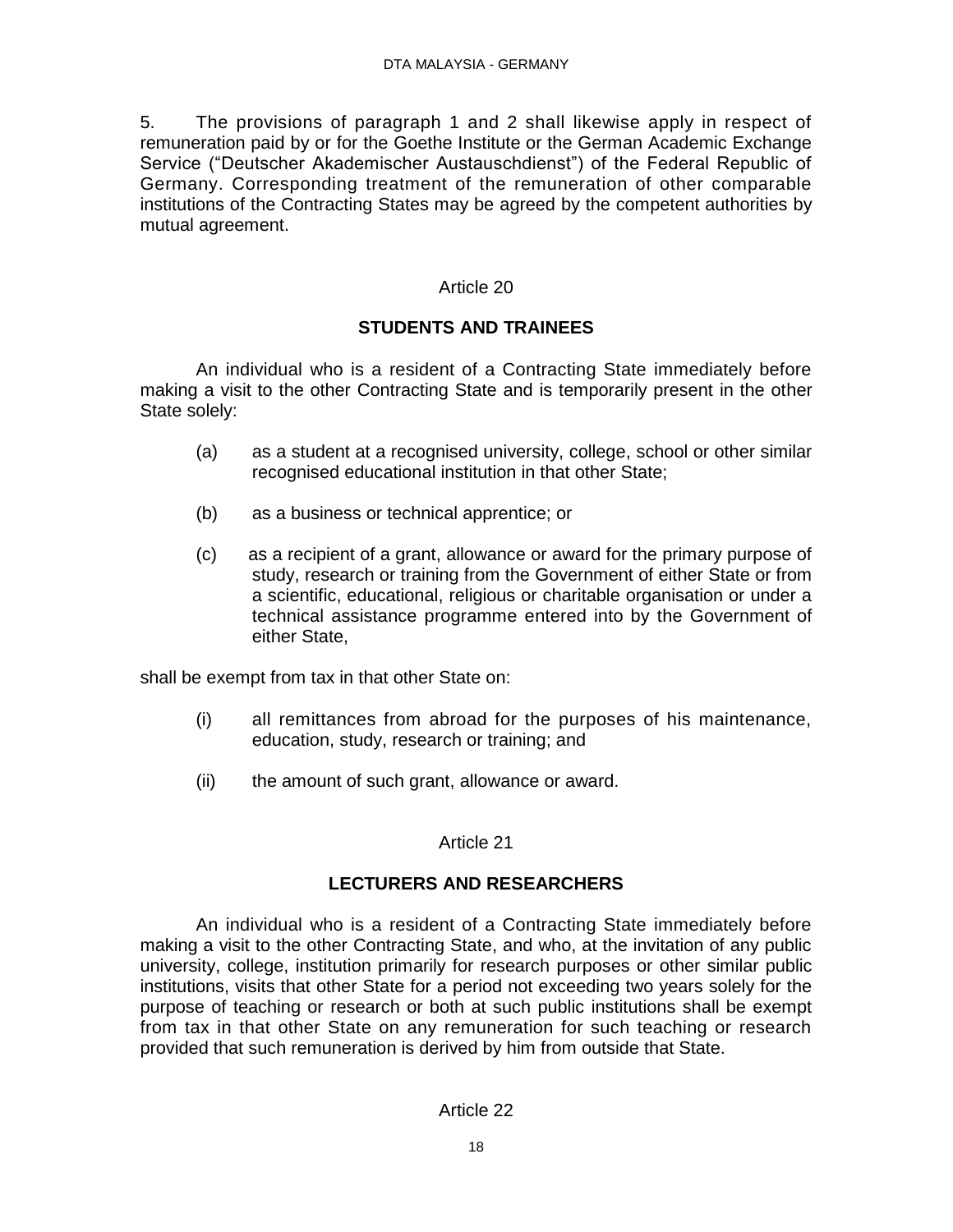## **OTHER INCOME**

1. Items of income of a resident of a Contracting State, wherever arising, not dealt with in the foregoing Articles of this Agreement shall be taxable only in that State.

2. The provisions of paragraph 1 shall not apply to income, other than income from immovable property, if the recipient of such income, being a resident of a Contracting State, carries on business in the other Contracting State through a permanent establishment situated therein, or performs in that other State independent personal services from a fixed base situated therein, and the right or property in respect of which the income is paid is effectively connected with such permanent establishment or fixed base. In such case the provisions of Article 7 or Article 14, as the case may be, shall apply.

## Article 23

## **AVOIDANCE OF DOUBLE TAXATION IN THE STATE OF RESIDENCE**

1. Tax shall be determined in the case of a resident of the Federal Republic of Germany as follows:

- (a) Unless foreign tax credit is to be allowed under subparagraph (b), there shall be exempted from the assessment basis of the German tax any item of income arising in Malaysia which, according to this Agreement, may be taxed in Malaysia. In the case of items of income from dividends the preceding provision shall apply only to such dividends as are paid to a company (not including partnerships) being a resident of the Federal Republic of Germany by a company being a resident of Malaysia at least 10 per cent of the capital of which is owned directly by the German company and which were not deducted when determining the profits of the company distributing these dividends.
- (b) Subject to the provisions of German tax law regarding credit for foreign tax, there shall be allowed as a credit against German tax on income payable in respect of the following items of income the Malaysian tax paid under the laws of Malaysia and in accordance with this Agreement:
	- (i) dividends not dealt with in subparagraph (a);
	- (ii) interest;
	- (iii) royalties and fees for technical services;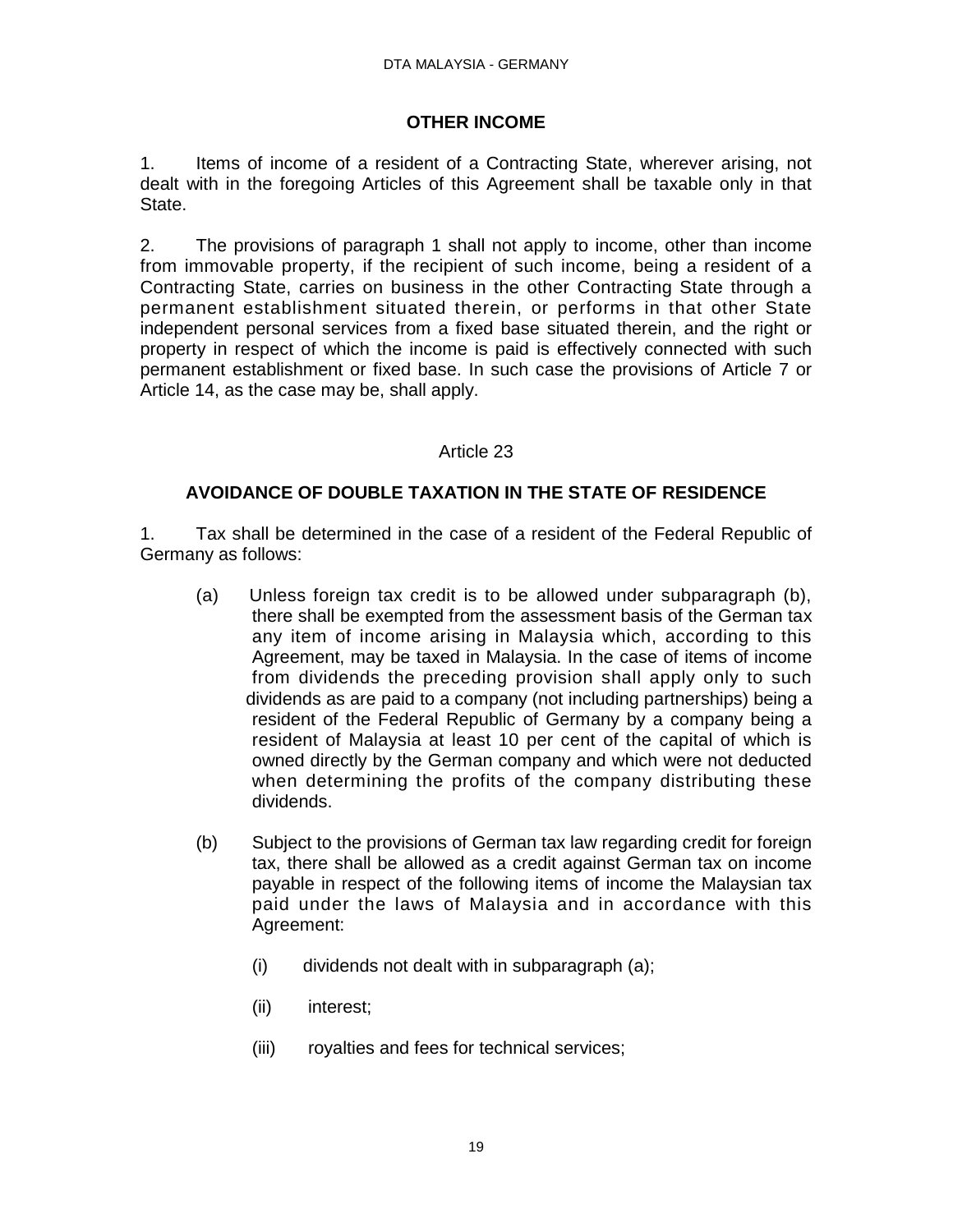- (iv) items of income that may be taxed in Malaysia according to paragraph 2 of Article 13;
- (v) directors' fees;
- (vi) items of income in the meaning of Article 17.
- (c) The provisions of subparagraph (b) shall apply instead of the provisions of subparagraph (a) to items of income as defined in Articles 7 and 10 if the resident of the Federal Republic of Germany does not prove that the gross income of the permanent establishment in the business year in which the profit has been realised or of the company resident in Malaysia in the business year for which the dividends were paid was derived exclusively or almost exclusively from activities within the meaning of numbers 1 to 6 of paragraph 1 of section 8 of the German Law on External Tax Relations (Aussensteuergesetz); the same shall apply to income from immovable property used by a permanent establishment (paragraph 4 of Article 6) and to profits from the alienation of such immovable property (paragraph 1 of Article 13) and of the movable property forming part of the business property of the permanent establishment (paragraph 3 of Article 13).
- (d) The Federal Republic of Germany, however, retains the right to take into account in the determination of its rate of tax the items of income, which are under the provisions of this Agreement exempted from German tax.
- (e) Notwithstanding the provisions of subparagraph (a) double taxation shall be avoided by allowing a tax credit as laid down in subparagraph (b):
	- (i) if in the Contracting States items of income is placed under differing provisions of this Agreement or attributed to different persons (except pursuant to Article 9) and this conflict cannot be settled by a procedure in accordance with paragraph 3 of Article 25 and if as a result of this difference in placement or attribution the relevant income would remain untaxed or be taxed lower than without this conflict; or
	- (ii) if after due consultation with the competent authority of Malaysia the Federal Republic of Germany notifies Malaysia through diplomatic channels of other items of income to which it intends to apply the provisions of subparagraph b). Double taxation is then avoided for the notified income by allowing a tax credit from the first day of the calendar year, next following that in which the notification was received.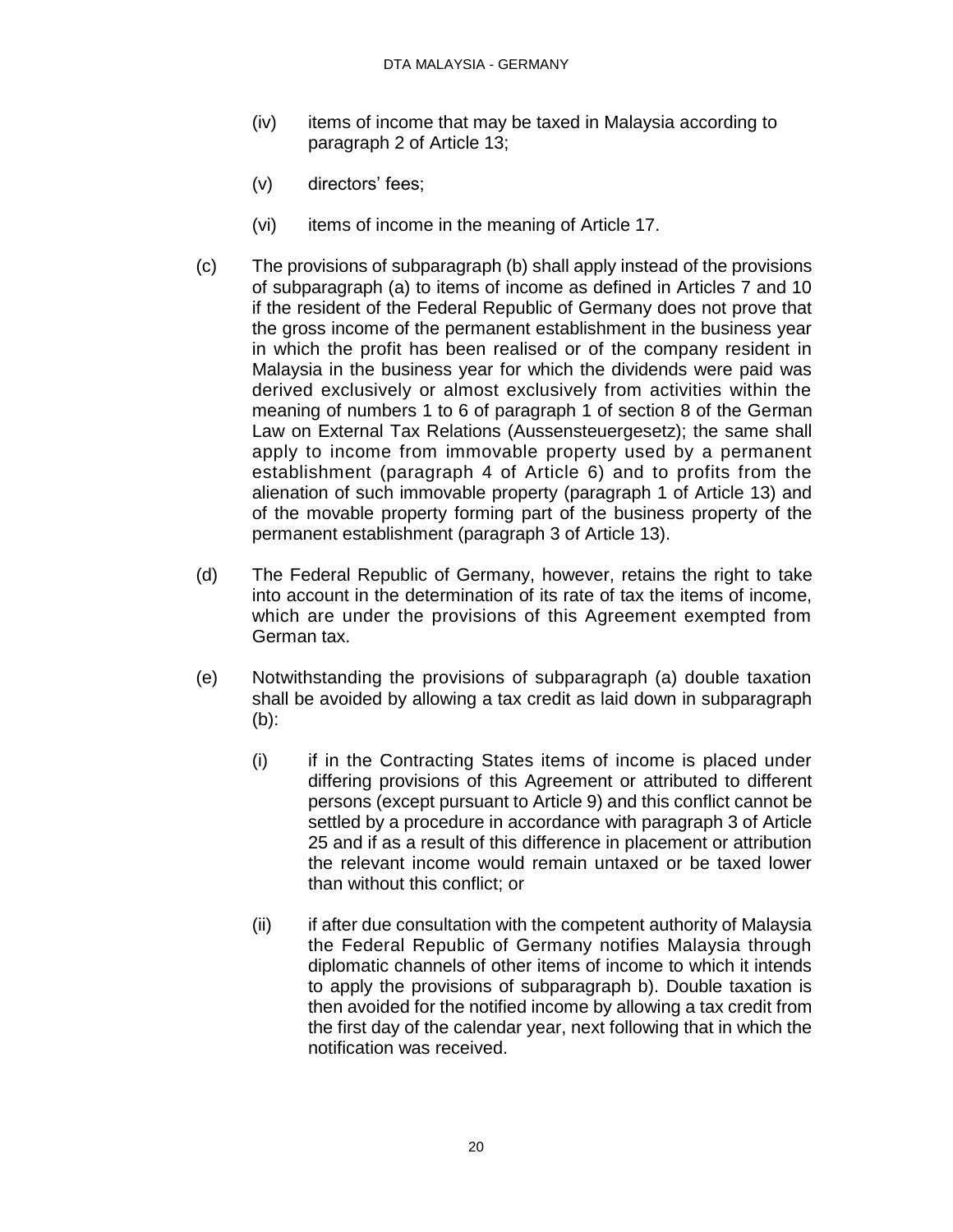- (f) For the purpose of tax credit referred to in sub-sub paragraphs (i), (ii) and (iii) of subparagraph (b), the Malaysian tax shall, irrespective of the amount of tax actually paid, be deemed to have been paid in the amount as high as the amount resulting from the applicable tax rates at source mentioned in Articles 10, 11 and 12 of this Agreement as the case may be. This subparagraph shall cease to have effect concerning income which arise or accrue after 31 December 2010.
- 2. Tax shall be determined in the case of a resident of Malaysia as follows:

Subject to the laws of Malaysia regarding the allowance as a credit against Malaysian tax of tax payable in any country other than Malaysia, the German tax payable under the laws of the Federal Republic of Germany and in accordance with this Agreement by a resident of Malaysia in respect of income derived from the Federal Republic of Germany shall be allowed as a credit against Malaysian tax payable in respect of that income. Where such income is a dividend paid by a company which is a resident of the Federal Republic of Germany to a company which is a resident of Malaysia and which owns not less than 10 per cent of the voting shares of the company paying the dividend, the credit shall take into account the German tax payable by that company in respect of its income out of which the dividend is paid. The credit shall not, however, exceed that part of the Malaysian tax, as computed before the credit is given, which is appropriate to such item of income.

#### Article 24

## **NON-DISCRIMINATION**

1. Nationals of a Contracting State shall not be subjected in the other Contracting State to any taxation or any requirement connected therewith which is other or more burdensome than the taxation and connected requirements to which nationals of that other State in the same circumstances, especially with respect to residence, are or may be subjected.

2. The taxation on a permanent establishment which an enterprise of a Contracting State has in the other Contracting State shall not be less favourably levied in that other State than the taxation levied on enterprises of that other State carrying on the same activities. This provision shall not be construed as obliging a Contracting State to grant to residents of the other Contracting State any personal allowances, reliefs and reductions for tax purposes on account of civil status or family responsibilities which it grants to its own residents.

3. Except where the provisions of paragraph 1 of Article 9, paragraph 8 of Article 11, or paragraph 7 of Article 12, apply, interest, royalties, fees for technical services and other disbursements paid by an enterprise of a Contracting State to a resident of the other Contracting State shall, for the purpose of determining the taxable profits of such enterprise, be deductible under the same conditions as if they had been paid to a resident of the first-mentioned State.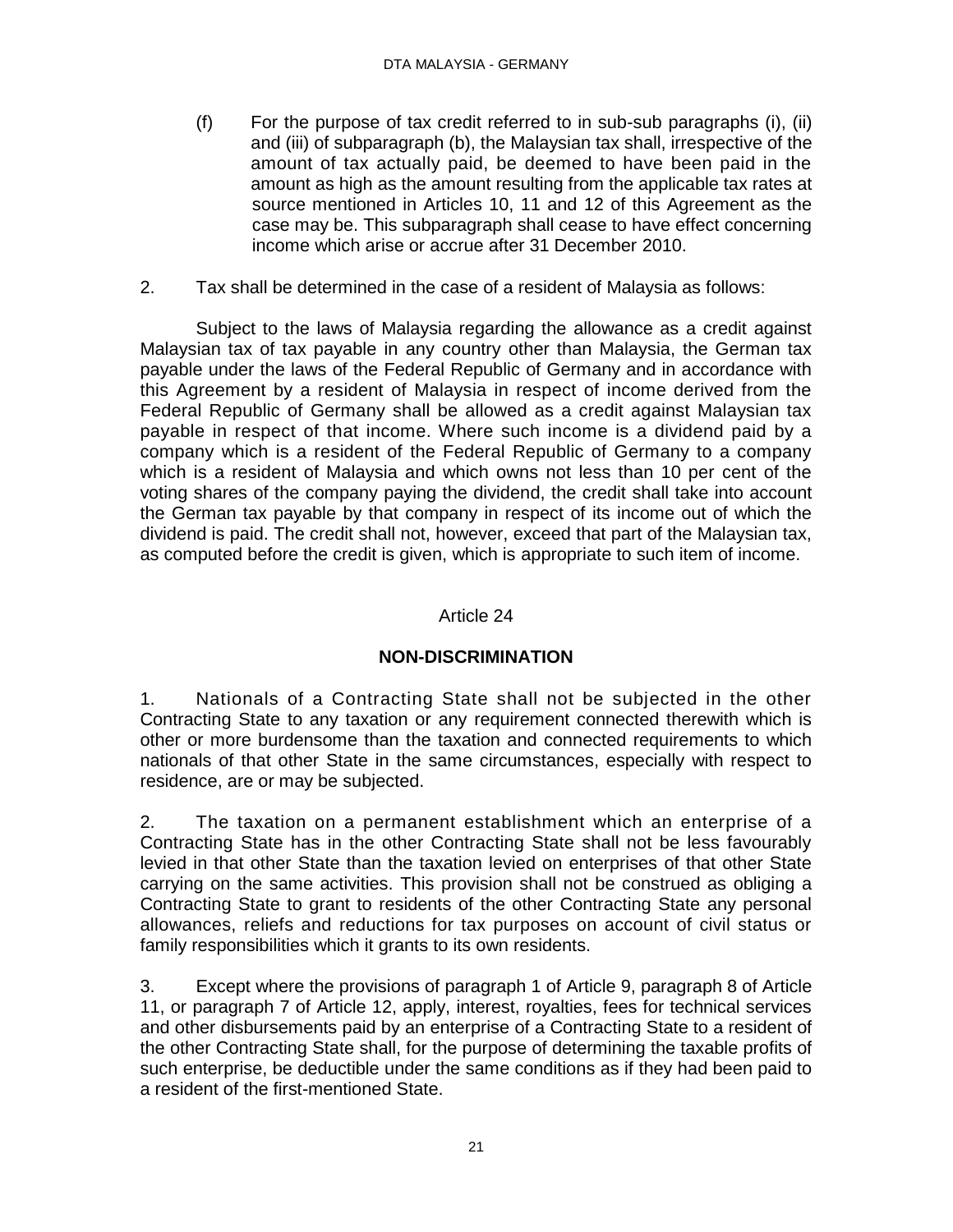4. Enterprises of a Contracting State, the capital of which is wholly or partly owned or controlled, directly or indirectly, by one or more residents of the other Contracting State, shall not be subjected in the first-mentioned State to any taxation or any requirement connected therewith which is other or more burdensome than the taxation and connected requirements to which other similar enterprises of the first mentioned State are or may be subjected.

5. In this Article, the term "taxation" means taxes to which this Agreement applies.

## Article 25

## **MUTUAL AGREEMENT PROCEDURE**

1. Where a resident considers that the actions of one or both of the Contracting States result or will result for him in taxation not in accordance with the provisions of this Agreement, he may, irrespective of the remedies provided by the domestic law of those States, present his case to the competent authority of the Contracting State of which he is a resident or, if his case comes under paragraph 1 of Article 24, to that of the Contracting State of which he is a national. The case must be presented within three years from the first notification of the action resulting in taxation not in accordance with the provisions of the Agreement.

2. The competent authority shall endeavour, if the objection appears to it to be justified and if it is not itself able to arrive at a satisfactory solution, to resolve the case by mutual agreement with the competent authority of the other Contracting State, with a view to the avoidance of taxation which is not in accordance with the Agreement. Any agreement reached shall be implemented notwithstanding any time limits in the domestic law of the Contracting States.

3. The competent authorities of the Contracting States shall endeavour to resolve by mutual agreement any difficulties or doubts arising as to the interpretation or application of the Agreement. They may also consult together for the elimination of double taxation in cases not provided for in the Agreement.

4. The competent authorities of the Contracting States may communicate with each other directly for the purpose of reaching an agreement according of the preceding paragraphs.

## Article 26

## **EXCHANGE OF INFORMATION**

1. The competent authorities of the Contracting State shall exchange such information as is foreseeably relevant for carrying out the provisions of this Agreement or to the administration or enforcement of the domestic laws concerning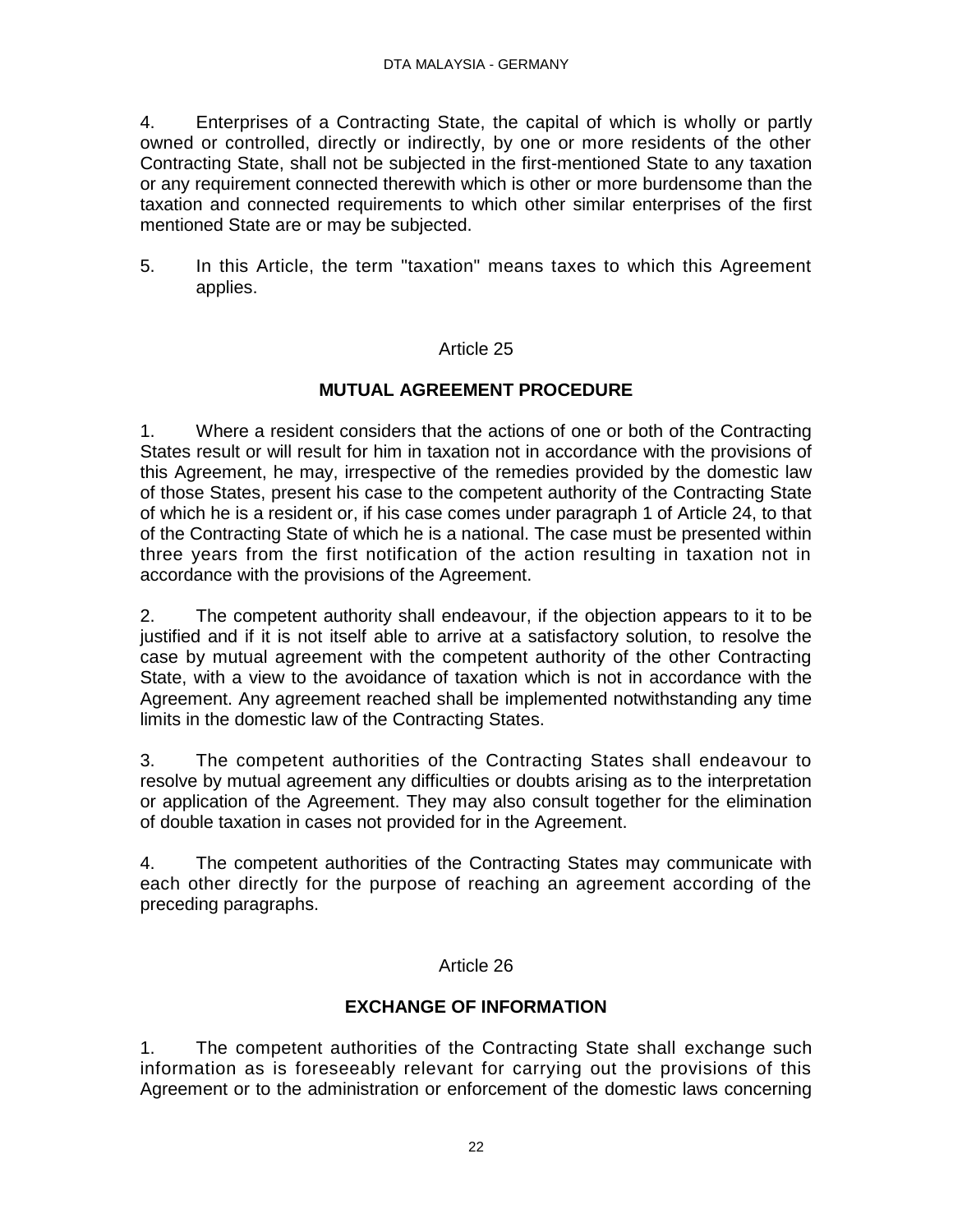taxes of every kind and description imposed on behalf of the Contracting States, of Land or a political subdivision or local authority thereof, insofar as the taxation thereunder is not contrary to the Agreement. The exchange of information is not restricted by Articles 1 and 2.

2. Any information received under paragraph 1 by a Contracting State shall be treated as secret in the same manner as information obtained under the domestic laws of that State and shall be disclosed only to persons or authorities (including courts and administrative bodies) concerned with the assessment or collection of, the enforcement or prosecution in respect of, or the determination of appeals in relation to the taxes covered to in paragraph 1, or the oversight of the above. Such persons or authorities shall use the information only for such purposes. They may disclose the information in public court proceedings or in judicial decisions.

3. In no case shall the provisions of paragraph 1 and 2 be construed so as to impose on a Contracting State the obligation:

- (a) to carry out administrative measures for the supply of information at variance with the laws and administrative practice of that or of the other Contracting State;
- (b) to supply information which is not obtainable under the laws or in the normal course of the administration of that or of the other Contracting State;
- (c) to supply information which would disclose any trade, business, industrial, commercial or professional secret or trade process, or information, the disclosure of which would be contrary to public policy (*ordre public*).

4. If information is requested by a Contracting State in accordance with this Article, the other Contracting State shall use its information gathering measures to obtain the requested information, even though that other State may not need such information for its own tax purposes. The obligation contained in the preceding sentence is subject to the limitations of paragraph 3 but in no case shall such limitations be construed to permit a Contracting State to decline to supply information solely because it has no domestic interest in such information.

5. In no case shall the provisions of paragraph 3 be construed to permit a Contracting State to decline to supply information solely because the information is held by a bank, other financial institution, nominee or person acting in an agency or a fiduciary capacity or because it relates to ownership interests in a person.

#### Article 27

## **APPLICATION OF THE AGREEMENT IN SPECIAL CASES**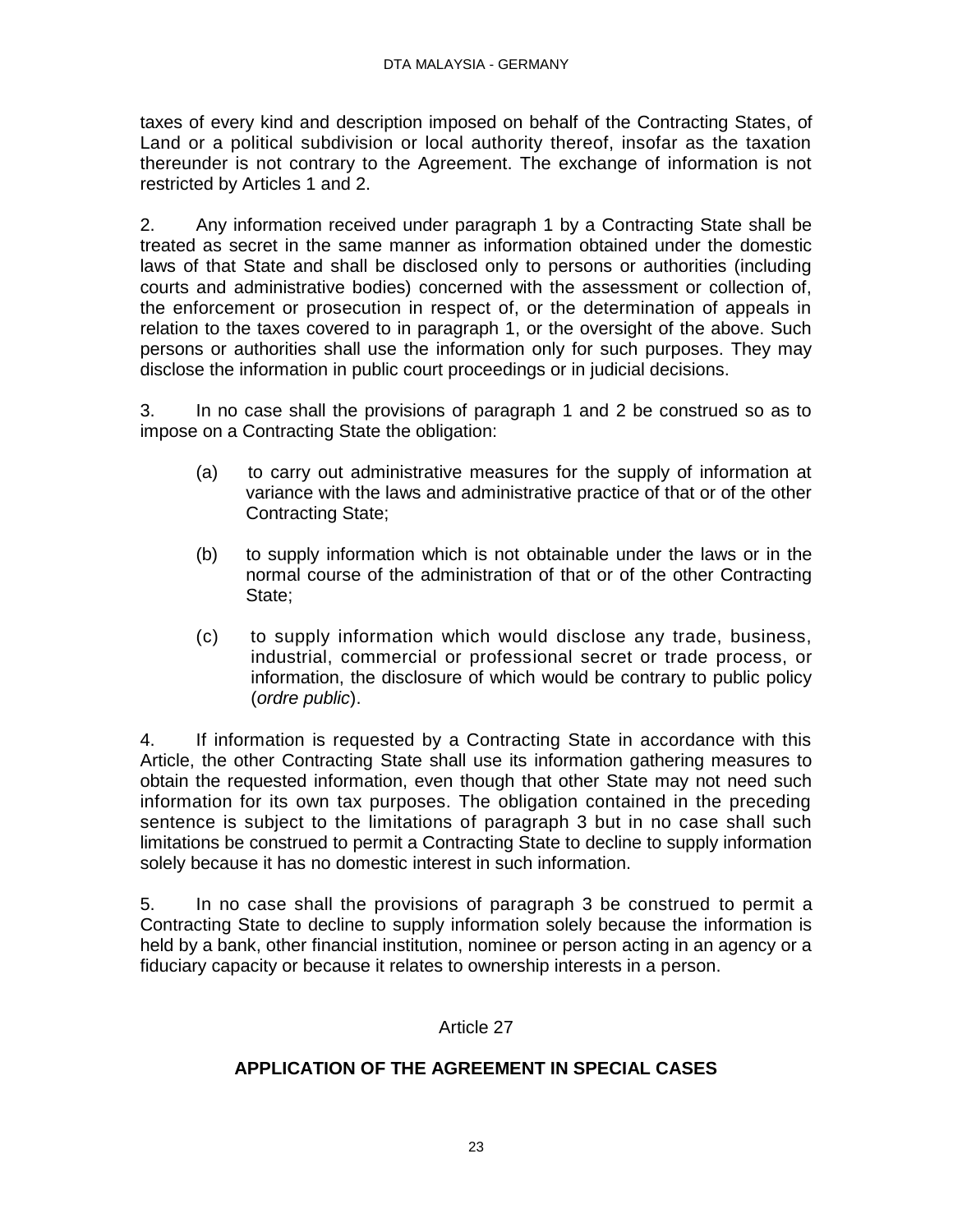This Agreement shall not be interpreted to mean that a Contracting State is prevented from applying its domestic legal provisions on the prevention of tax evasion or tax avoidance. If this provision results in double taxation, the competent authorities shall consult each other pursuant to paragraph 3 of Article 25 on how to resolve the issue of double taxation.

### Article 28

### **MEMBERS OF DIPLOMATIC MISSIONS AND CONSULAR POSTS**

Nothing in this Agreement shall affect the fiscal privileges of members of diplomatic missions or consular posts under the general rules of international law or under the provisions of special agreements.

### Article 29

## **PROTOCOL**

The attached Protocol shall be an integral part of this Agreement.

### Article 30

## **ENTRY INTO FORCE**

1. This Agreement shall enter into force on the date on which the Contracting States have notified each other that the national requirements for such entry into force have been fulfilled. The relevant date shall be the day on which the last notification is received.

- 2. The provisions of this Agreement shall have effect:
	- (a) in the Federal Republic of Germany:
		- (i) in the case of taxes withheld at source, in respect of amounts paid on or after the first day of January of the calendar year next following that in which the Agreement entered into force;
		- (ii) in the case of other taxes, in respect of taxes levied for periods beginning on or after the first day of January of the calendar year next following that in which the Agreement entered into force;
	- (b) in Malaysia: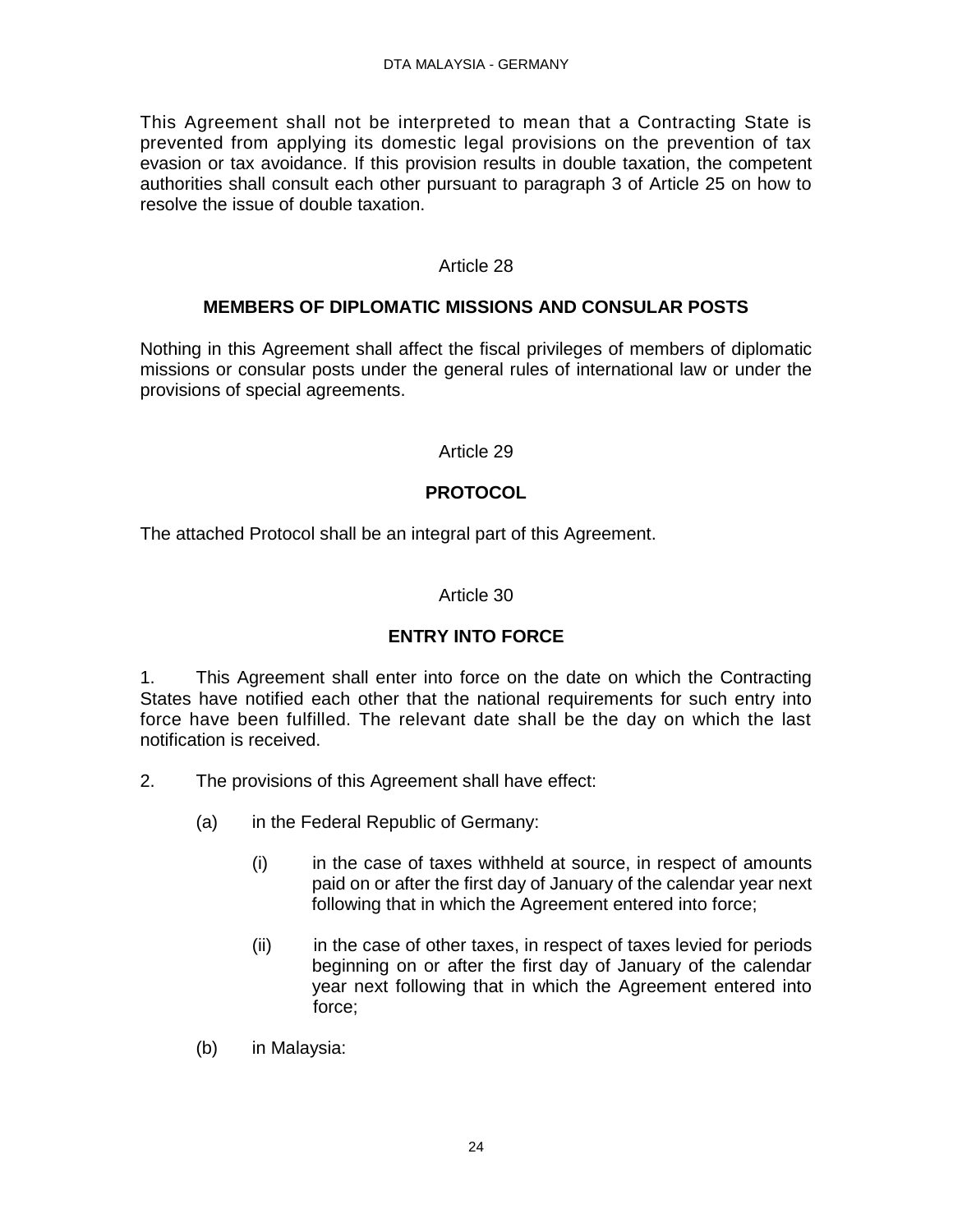- (i) in respect of Malaysian tax, other than petroleum income tax, to tax chargeable for any year of assessment beginning on or after the first day of January in the calendar year following the year in which this Agreement enters into force;
- (ii) in respect of petroleum income tax, to tax chargeable for any year of assessment beginning on or after the first day of January of the second calendar year following the year in which this Agreement enters into force.

3. The Agreement between Malaysia and the Federal Republic of Germany for the Avoidance of Double Taxation with Respect to Taxes on Income and on Capital and other matters related thereto signed on 8 April 1977 shall cease to have effect for all cases covered by this Agreement as from the date on which the provisions of this Agreement come into effect.

### Article 31

## **TERMINATION**

This Agreement shall continue in effect indefinitely but either of the Contracting States may, on or before the thirtieth day of June in any calendar year beginning after the expiration of a period of five years from the date of its entry into force, give the other Contracting State, through diplomatic channels, written notice of termination and, in such event, this Agreement shall cease to have effect:

- (a) in the Federal Republic of Germany:
	- (i) in the case of taxes withheld at source, in respect of amounts paid on or after the first day of January of the calendar year next following that in which notice of termination is given;
	- (ii) in the case of other taxes, in respect of taxes levied for periods beginning on or after the first day of January of the calendar year next following that in which notice of termination is given;
- (b) in Malaysia:
	- (i) in respect of Malaysian tax, other than petroleum income tax, to tax chargeable for any year of assessment beginning on or after the first day of January in the calendar year following the year in which the notice is given;
	- (ii) in respect of petroleum income tax, to tax chargeable for any year of assessment beginning on or after the first day of January of the second calendar year following the year in which the notice is given.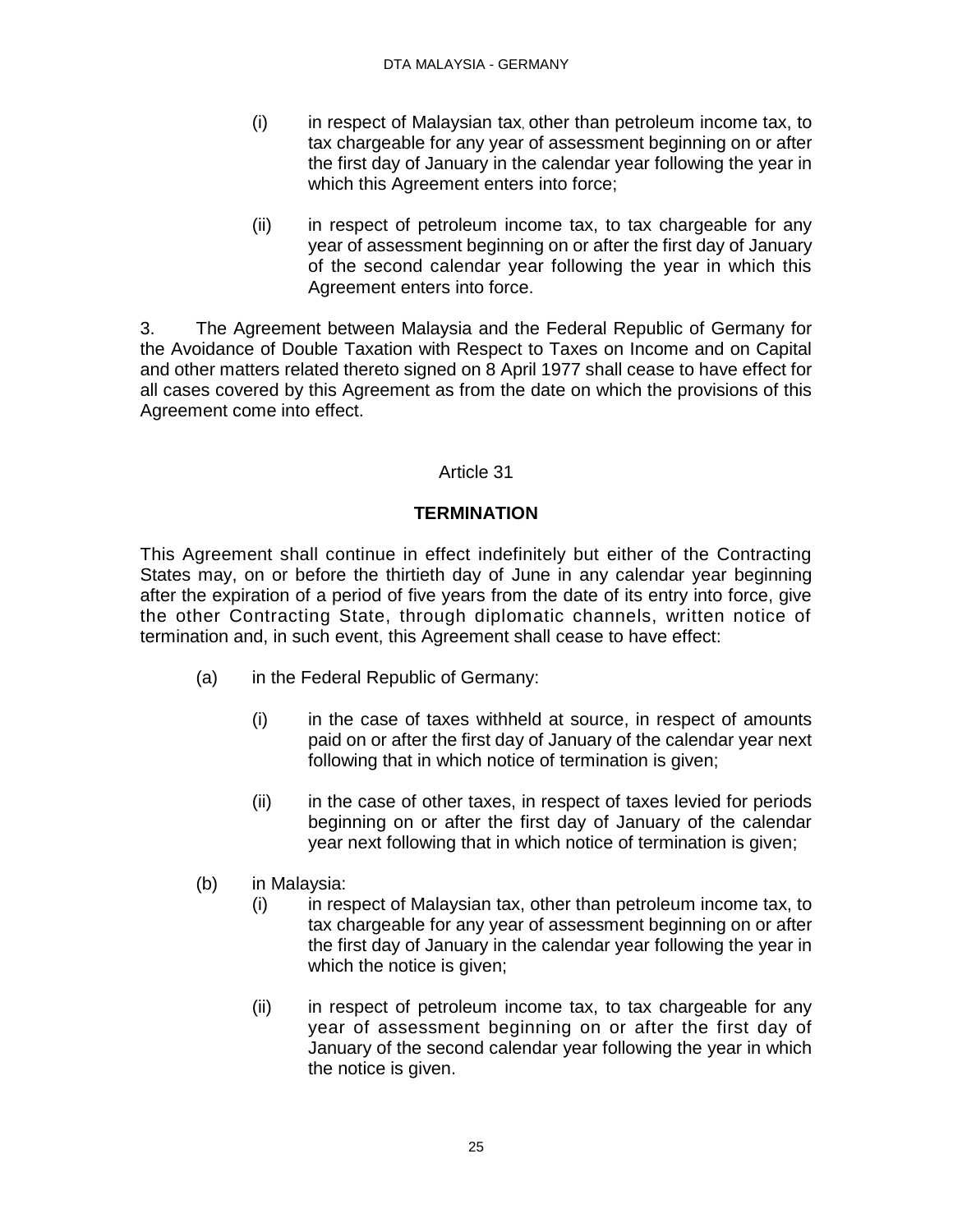The date of receipt of such notice by the other Contracting State shall be definitive for the determination of the deadline.

IN WITNESS whereof the undersigned, duly authorised thereto, have signed this Agreement.

DONE at **Putrajaya** on **23 February 2010** in duplicate, each in the Malaysian, German and English languages, all three texts being authentic. In the case of divergent interpretation of the Malaysian and the German texts, the English text shall prevail.

For Malaysia **For Malaysia** For the Federal Republic of Germany

## **PROTOCOL**

### **PROTOCOL TO THE AGREEMENT BETWEEN MALAYSIA AND THE FEDERAL REPUBLIC OF GERMANY FOR THE AVOIDANCE OF DOUBLE TAXATION AND THE PREVENTION OF FISCAL EFVASION WITH RESPECT TO TAXES OF INCOME SIGNED ON 23 FEBRUARY 2010**

On signing the Agreement between Malaysia and the Federal Republic of Germany for the Avoidance of Double Taxation and the Prevention of Fiscal Evasion with respect to Taxes on Income the signatories being duly authorised thereto, have in addition agreed on the following provisions which shall form an integral part of the said Agreement:

1. With reference to Articles 3, 4, 8, 13 and 15:

It is understood that the "place of effective management" is the place where a company is actually managed and controlled or the place where the decision making at the highest level on the important policies essential for the management of a company takes place.

2. With reference to Article 4:

The term "statutory body" means a body constituted by statute of a Contracting State or a political subdivision thereof and in the case of the Federal Republic of Germany by a Land and performing functions which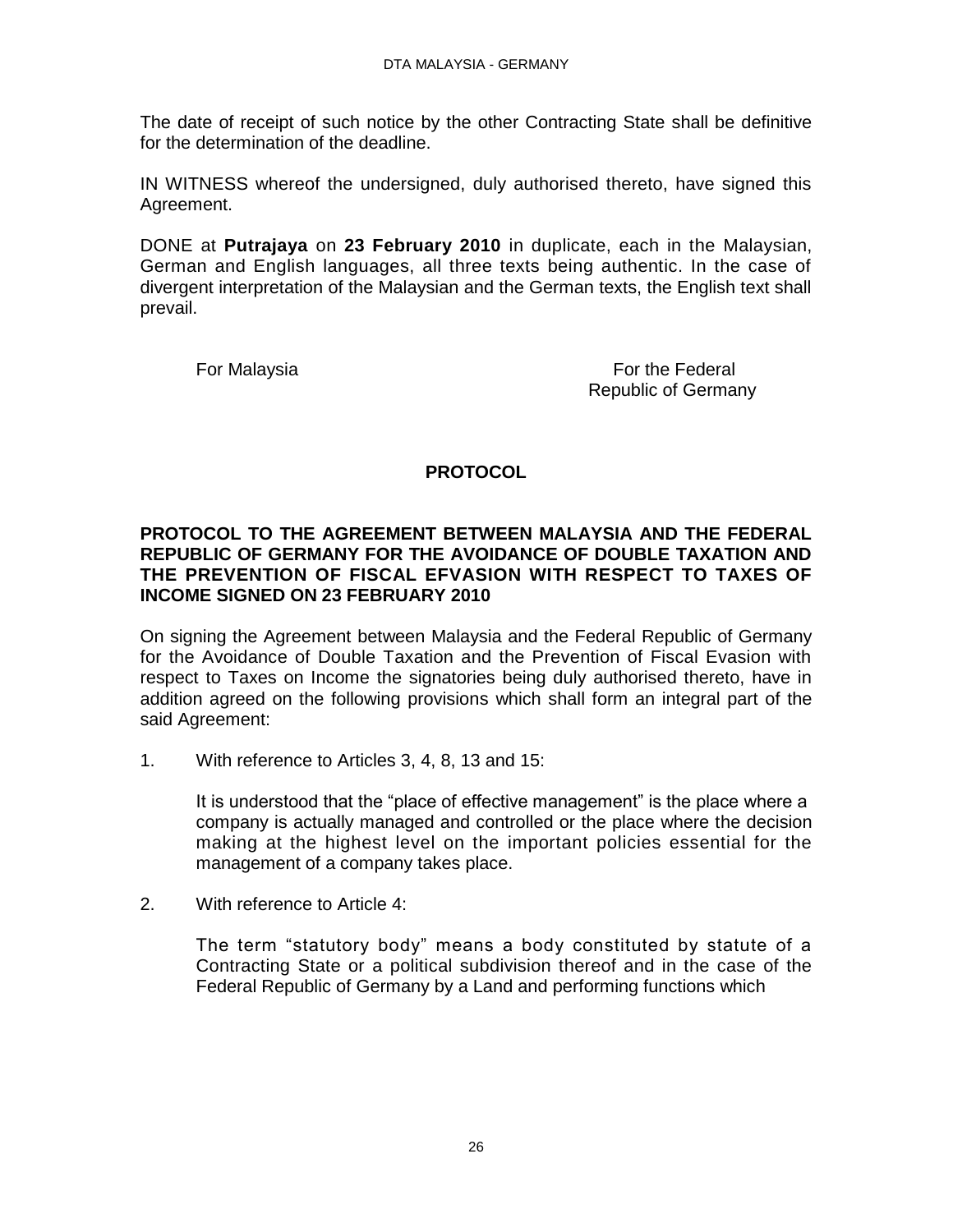would otherwise be performed by that Contracting State or political subdivision thereof or Land.

The competent authority of a Contracting State shall upon request confirm to the competent authority of the other Contracting State whether a particular entity is a statutory body of the first-mentioned Contracting State.

3. With reference to Articles 6 to 23

Where, under any provision of this Agreement, income derived from a Contracting State, except interest to which paragraph 3 of Article 11 applies, is relieved from tax in that State and, under the law in force in the other Contracting State, such income is subject to tax by reference to the amount thereof which is remitted to or received in that other State and not by reference to the full amount thereof, then the relief is to be allowed under this Agreement in the first-mentioned State shall apply only to so much of the income as is remitted to or received in the other State:

Provided that where –

- (a) in accordance with the foregoing provisions, relief has not been allowed in the first instance in the first-mentioned State in respect of an amount of income, and
- (b) that amount of income has subsequently been remitted to or received in that other State and is thereby subject to tax in that other State –

the competent authority of the first-mentioned State shall, subject to any laws thereof for the time being in force limiting the time and setting out the method for the making of a refund of tax, allow relief in respect of that amount of income in accordance with the appropriate provisions of this Agreement.

- 4. With reference to Article 7
	- (a) Where an enterprise of a Contracting State sells goods or merchandise or carries on business in the other Contracting State through a permanent establishment situated therein, the profits of that permanent establishment shall not be determined on the basis of the total amount received therefore by the enterprise but only on the basis of the amount which is attributable to the actual activity of the permanent establishment for such sales or business.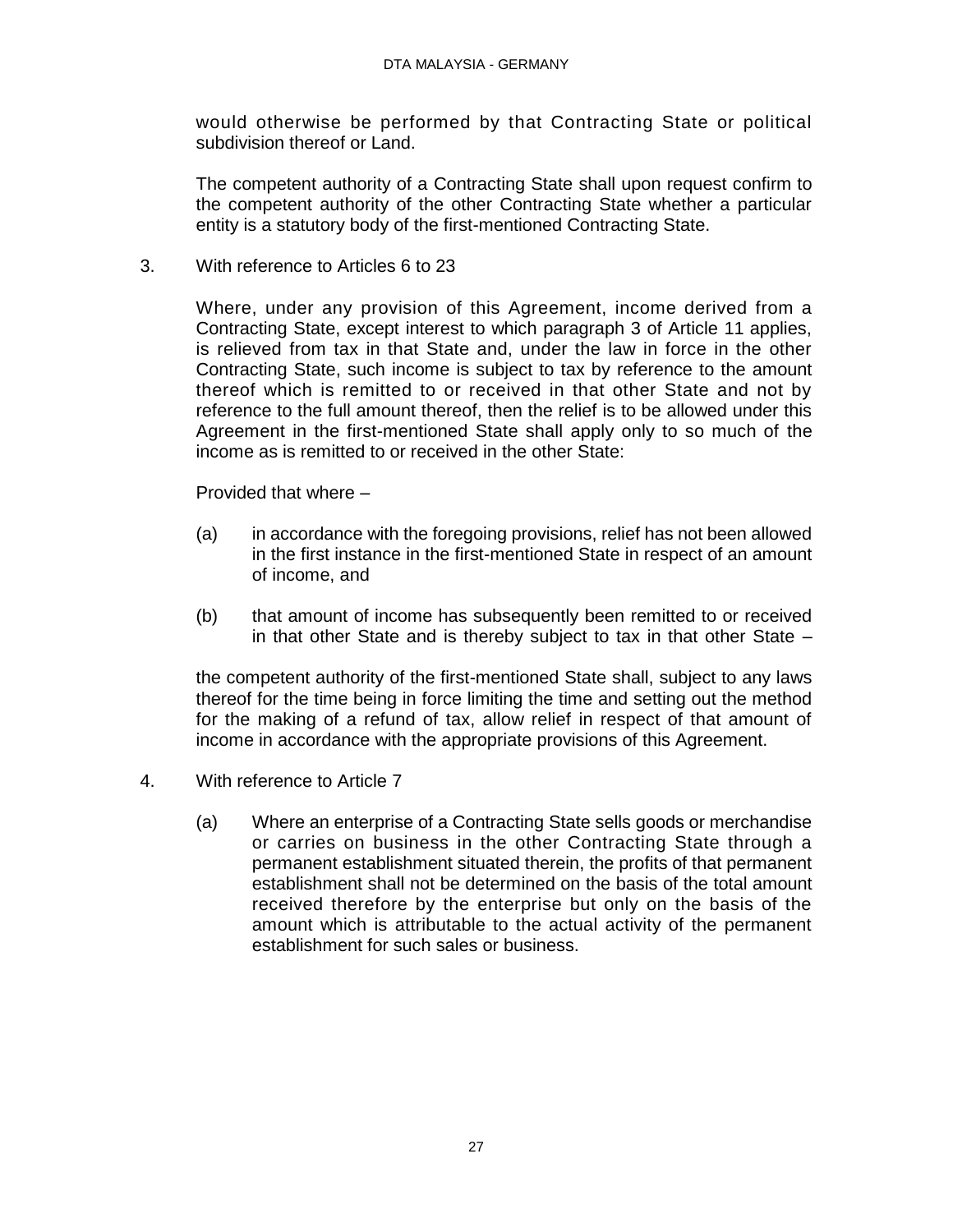#### DTA MALAYSIA - GERMANY

- (b) In the case of contracts, in particular for the survey, supply, installation or construction of industrial, commercial or scientific equipment or premises, or of public works, where the enterprise has a permanent establishment in the other Contracting State, the profits of such permanent establishment shall not be determined on the basis of the total amount of the contract, but only on the basis of that part of the contract which is effectively carried out by the permanent establishment in the Contracting State in which it is situated. Profits derived from the supply of goods to that permanent establishment or profits related to the part of the contract which is carried out in the Contracting State in which the head office of the enterprise is situated shall be taxable only in that State.
- 5. With reference to Articles 10 and 11

Notwithstanding the provisions of Articles 10 and 11 of this Agreement, dividends and interest may be taxed in the Contracting States in which they arise, and according to the law of that State,

- (a) if they are derived from rights or debt claims carrying a right to participate in profits, including income derived by a silent partner ("stiller Gesellschafter") from his participation as such, or from a loan with an interest rate linked to borrower's profit ("partiarisches Darlehen") or from profit sharing bonds ("Gewinnobligationen") within the meaning of the tax law of the Federal Republic of Germany; and
- (b) under the condition that they are deductible in the determination of profits of the debtor of such income.
- 6. With reference to Article 11

The competent authority of Malaysia will consider favourably applications for exemption from taxes on interest arising in Malaysia and paid in consideration of a loan guaranteed by the Federal Republic of Germany in respect of export or foreign direct investment, subject to the prevailing policy on interest exemptions.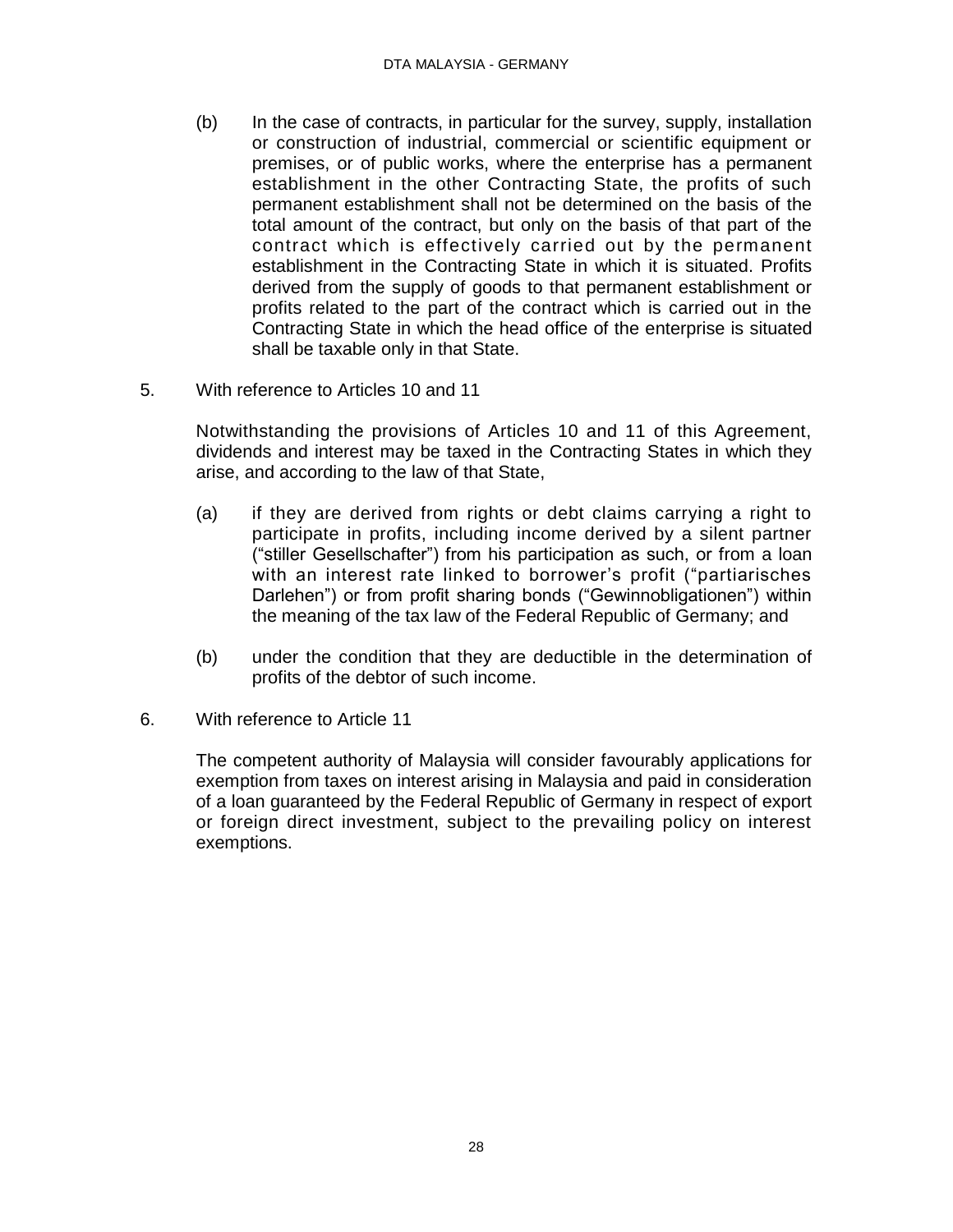7. With reference to paragraph 5 of Article 19:

It is understood that the remuneration according to paragraph 5 of Article 19 is paid out of public funds.

- 8. With reference to paragraph 1 of Article 23
	- (a) Insofar as the Federal Republic of Germany does not avoid double taxation by allowing tax credit according to sub-sub paragraph (e)(ii) of paragraph 1 of Article 23 it is understood that Malaysian income exempted under Section 133A of the Income Tax Act 1967 and Sections 22, 23, 29, 29A to 29H, 31E, 32, 33 and 41B of the Promotion of Investments Act 1986 of Malaysia and Section 45 of that Act to the extent that it relates to Sections 21, 22 and 26 of the Investment Incentives Act 1968 so far as the Sections were in force on or before, and have not been modified since, the date of signature of this Agreement or have been modified only in minor respects so as not to affect their general character is fully entitled to the exemptions provided for in sub-paragraph (a) of paragraph 1 of Article 23.
	- (b) It is understood that the Federal Republic of Germany shall not invoke sub-sub paragraph (e)(ii) of paragraph 1 of Article 23 before 31 December 2010.
- 9. With reference to Article 26

If in accordance with domestic law personal data are exchanged under this Agreement, the following additional provisions shall apply subject to the legal provisions in effect in each Contracting State:

- (a) the receiving agency may use such data only for the stated purpose and shall be subject to the conditions prescribed by the supplying agency;
- (b) the receiving agency shall on a written request inform the supplying agency regarding the use of any data supplied;
- (c) personal data may be supplied only to the persons or authorities specified in Article 26. The supply of any personal data to any other agencies may be effected only with the prior approval of the supplying agency;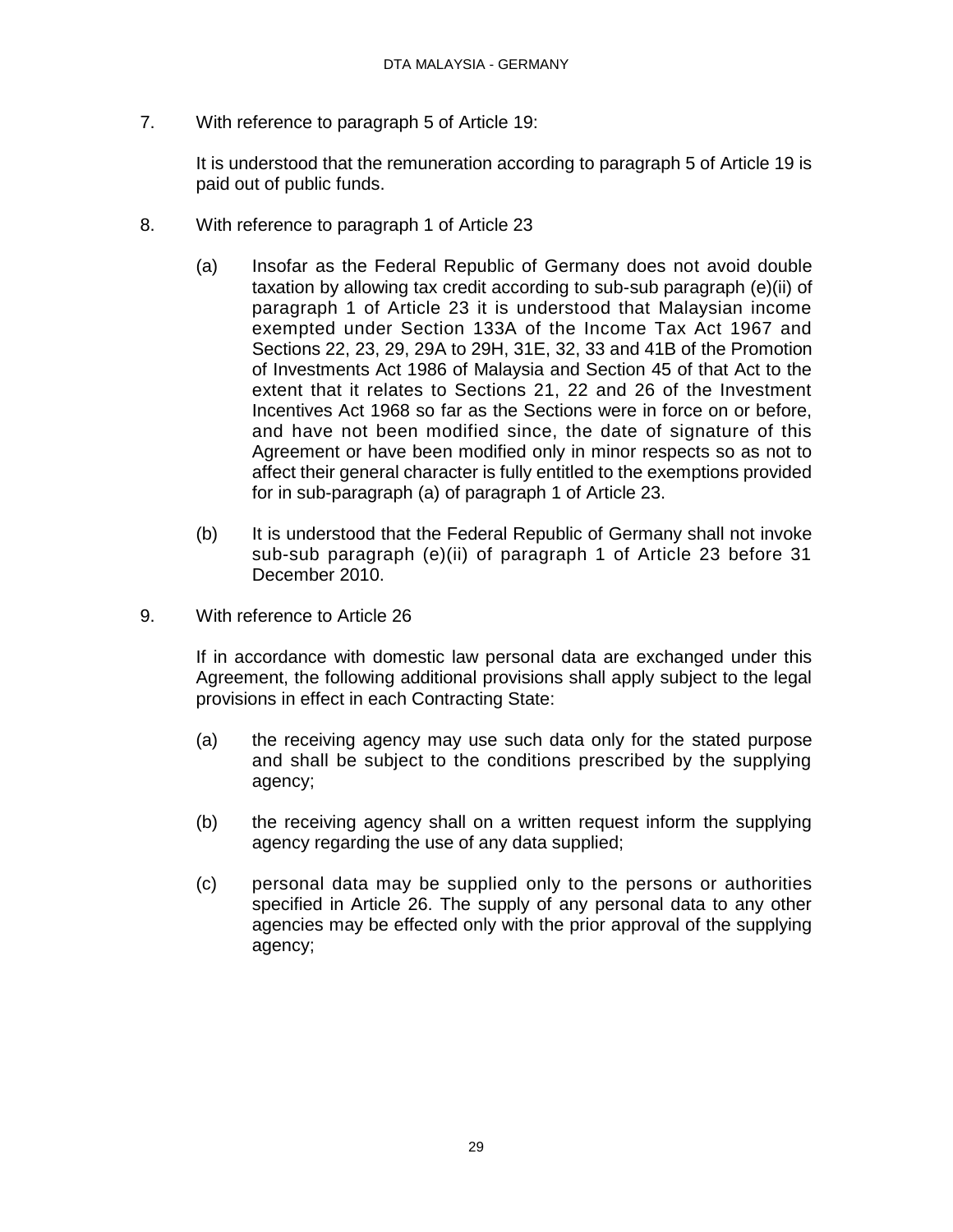- (d) the supplying agency shall be obliged to ensure that the data to be supplied are accurate and necessary for and proportionate to the purpose for which they are supplied. Any prohibition and restriction on the supply of data prescribed under the applicable domestic law shall be complied with. If it emerges that inaccurate data or data which should not have been supplied have been supplied, the receiving agency shall be informed of this without undue delay and it shall be obliged to correct or erase such data from its record forthwith;
- (e) upon application the person concerned shall be informed of any data supplied relating to him and of the use to which such data are to be put. There shall be no obligation to furnish this information if on balance the public interest in withholding it outweighs the interest of the person concerned in receiving it. In all other respects, the right of the person concerned to be informed of any data relating to him shall be governed by the domestic law of the Contracting State in whose sovereign territory the application for the information is made;
- (f) the receiving agency shall be responsible and shall be liable in accordance with its domestic laws to any person who suffers any damage or loss as a result of the supply of any data concerning that person pursuant to this Agreement. The receiving agency shall not be discharged from its responsibility and liability by pleading that the damage or loss had been caused by the supplying agency;
- (g) if the domestic law of the supplying agency provided for special provisions for the erasure or cancellation of any personal data supplied, that agency shall inform the receiving agency accordingly. Irrespective of such domestic law, any personal data supplied shall be erased once they are no longer required for the purpose for which they were supplied;
- (h) the supplying and the receiving agencies shall be obliged to keep and maintain official records of all personal data supplied and or received under this Agreement; and
- (i) the supplying and the receiving agencies shall be obliged to take effective measures to protect the personal data supplied and or received against any unauthorised access, unauthorised alteration or unauthorised disclosure.